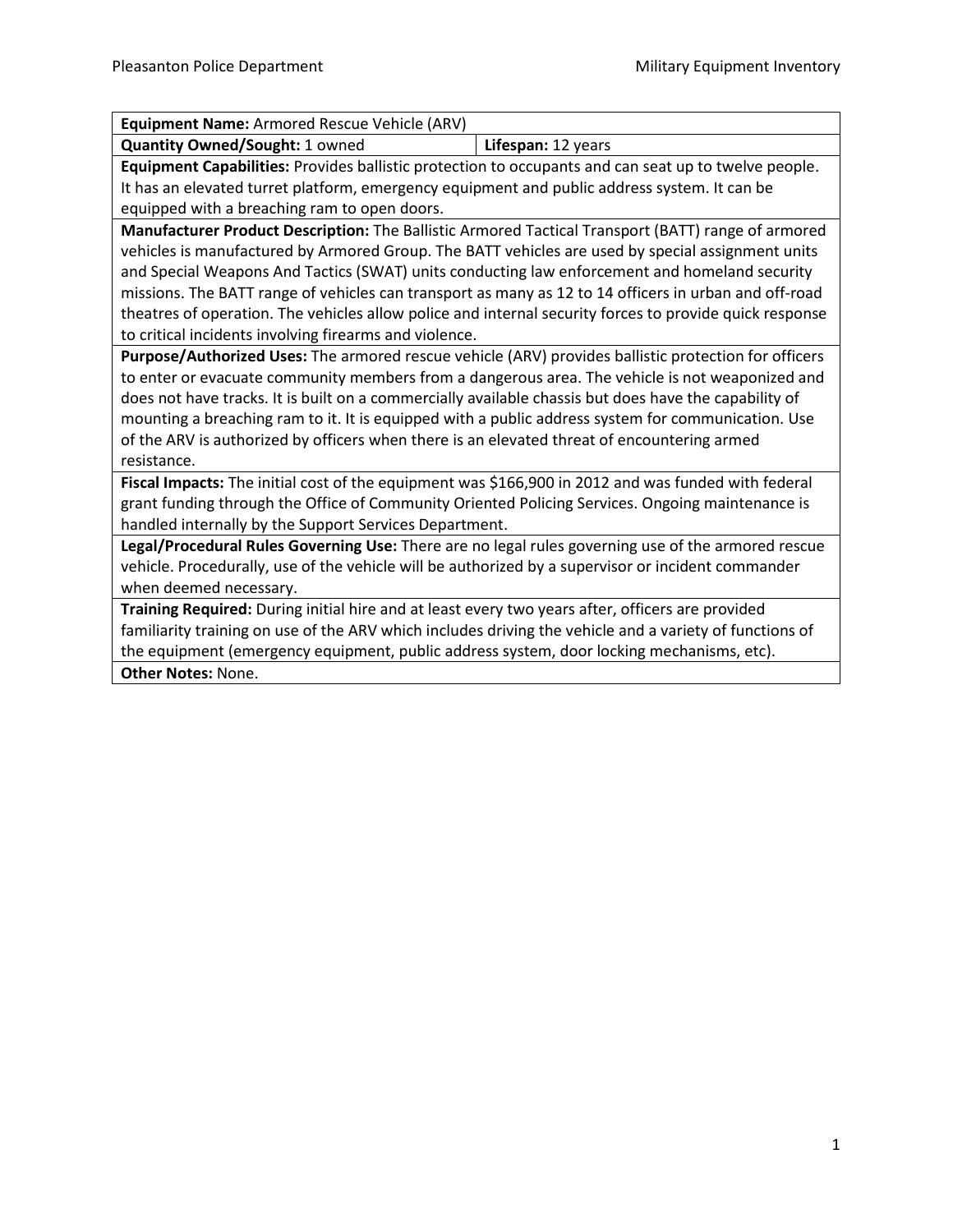**Equipment Name:** Aerial Drones

| <b>Quantity Owned/Sought:</b> None owned - requested from other agencies                       | Lifespan: $N/A$ |
|------------------------------------------------------------------------------------------------|-----------------|
| Equipment Capabilities: Aerial, non-weaponized drones equipped with cameras provide assistance |                 |

searching interior and exterior areas that may be difficult or dangerous to reach in person. **Manufacturer Product Description:** The drones are requested from other agencies such as the Alameda County Sheriff's Office. Specific models may vary and manufacturer descriptions are not available.

**Purpose/Authorized Uses:** Remotely operated, non-weaponized drones serve the purpose of assisting with interior and exterior searches. These searches may be for suspects, evidence or missing persons. They are also utilized for crime scene documentation. Other agencies are authorized to be requested when the lawful use of an aerial drone may increase safety to officers or would be a more efficient way of searching an area for a missing person or for the documentation of a crime scene. **Fiscal Impacts:** There is currently no cost associated to a mutual aid request for drones.

**Legal/Procedural Rules Governing Use:** Drone operators must be licensed and follow FAA rules. All searches with drones must comply with the U.S. Constitution, state and case law. The request for drones must be approved by a supervisor.

**Training Required:** Drone operators must be licensed by the FAA. No Pleasanton PD personnel are trained to operate drones. All drones are operated by licensed operators provided by the agency providing mutual aid.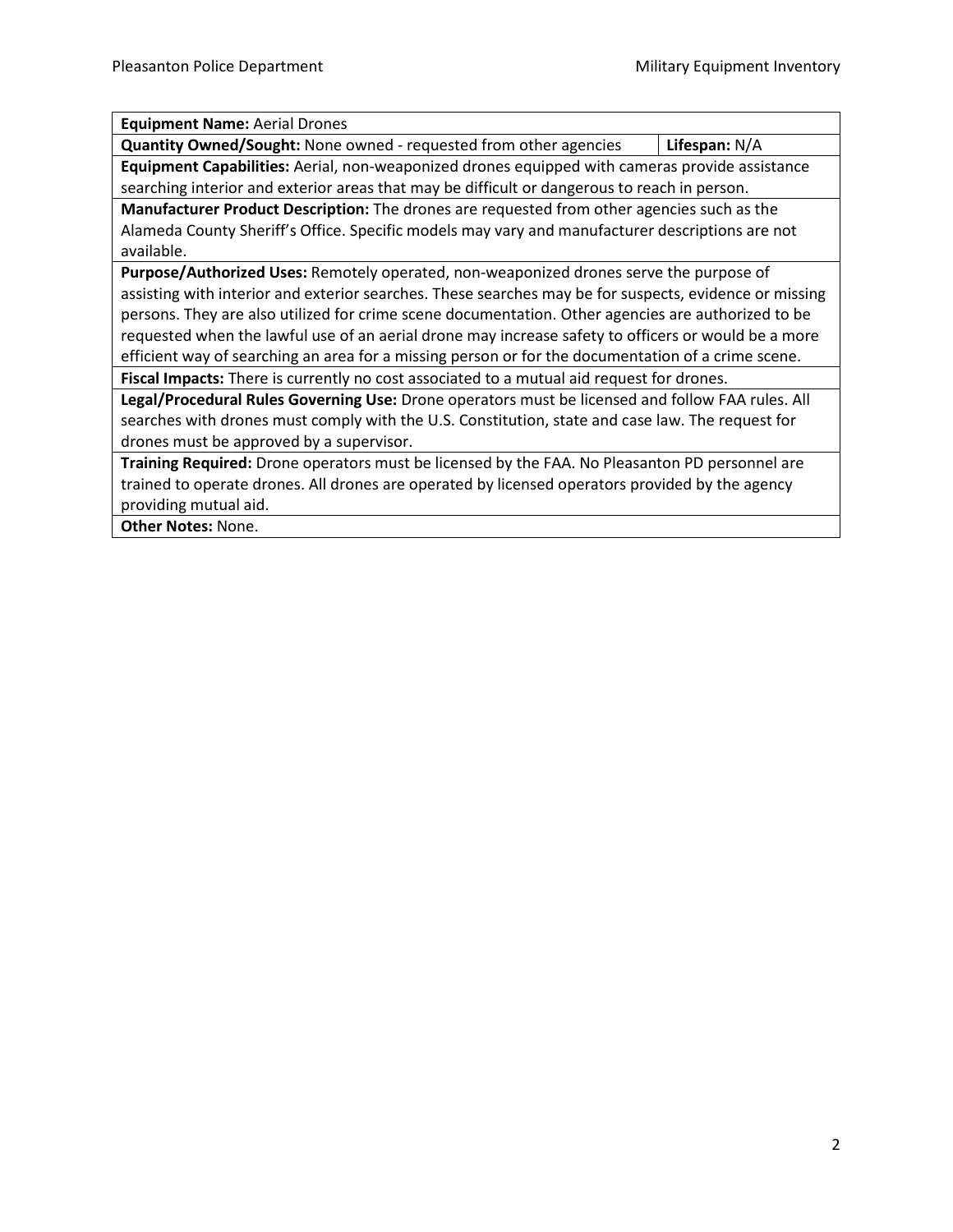| <b>Quantity Owned/Sought: 1 owned</b><br>Lifespan: 10 years<br>Equipment Capabilities: A remotely operated, non-weaponized robot which can enter a dangerous<br>area and relay video surveillance to the operator. It is equipped with two-way audio to facilitate<br>communication.<br>Manufacturer Product Description: The AVATAR® enhances the capabilities of SWAT and tactical<br>response teams by allowing them to quickly and safely inspect dangerous situations, there is no<br>longer a need to send personnel in before you've had a chance to assess the situation.<br>The AVATAR® saves lives by keeping first responders out of harm's way, and it does so at a fraction of<br>the price of other robots. The AVATAR® Robots are regarded by tactical teams as a standard<br>operational tool, like a firearm, vehicle, or piece of body armor.<br>Purpose/Authorized Uses: The Avatar robot is authorized for use during interior or exterior searches<br>deemed to be elevated in risk.<br>Fiscal Impacts: The Avatar robot was purchased in 2012 for \$24,000. It occasionally requires<br>maintenance by the manufacturer but has no recurring cost to operate.<br>Legal/Procedural Rules Governing Use: There are no legal rules specific to use of the robot. Robots<br>are only authorized to be used during lawful searches. They are generally used by trained members of | Equipment Name: Robotex Avatar III Robot |  |
|----------------------------------------------------------------------------------------------------------------------------------------------------------------------------------------------------------------------------------------------------------------------------------------------------------------------------------------------------------------------------------------------------------------------------------------------------------------------------------------------------------------------------------------------------------------------------------------------------------------------------------------------------------------------------------------------------------------------------------------------------------------------------------------------------------------------------------------------------------------------------------------------------------------------------------------------------------------------------------------------------------------------------------------------------------------------------------------------------------------------------------------------------------------------------------------------------------------------------------------------------------------------------------------------------------------------------------------------------------------------------------------------------|------------------------------------------|--|
|                                                                                                                                                                                                                                                                                                                                                                                                                                                                                                                                                                                                                                                                                                                                                                                                                                                                                                                                                                                                                                                                                                                                                                                                                                                                                                                                                                                                    |                                          |  |
|                                                                                                                                                                                                                                                                                                                                                                                                                                                                                                                                                                                                                                                                                                                                                                                                                                                                                                                                                                                                                                                                                                                                                                                                                                                                                                                                                                                                    |                                          |  |
|                                                                                                                                                                                                                                                                                                                                                                                                                                                                                                                                                                                                                                                                                                                                                                                                                                                                                                                                                                                                                                                                                                                                                                                                                                                                                                                                                                                                    |                                          |  |
|                                                                                                                                                                                                                                                                                                                                                                                                                                                                                                                                                                                                                                                                                                                                                                                                                                                                                                                                                                                                                                                                                                                                                                                                                                                                                                                                                                                                    |                                          |  |
|                                                                                                                                                                                                                                                                                                                                                                                                                                                                                                                                                                                                                                                                                                                                                                                                                                                                                                                                                                                                                                                                                                                                                                                                                                                                                                                                                                                                    |                                          |  |
|                                                                                                                                                                                                                                                                                                                                                                                                                                                                                                                                                                                                                                                                                                                                                                                                                                                                                                                                                                                                                                                                                                                                                                                                                                                                                                                                                                                                    |                                          |  |
|                                                                                                                                                                                                                                                                                                                                                                                                                                                                                                                                                                                                                                                                                                                                                                                                                                                                                                                                                                                                                                                                                                                                                                                                                                                                                                                                                                                                    |                                          |  |
|                                                                                                                                                                                                                                                                                                                                                                                                                                                                                                                                                                                                                                                                                                                                                                                                                                                                                                                                                                                                                                                                                                                                                                                                                                                                                                                                                                                                    |                                          |  |
|                                                                                                                                                                                                                                                                                                                                                                                                                                                                                                                                                                                                                                                                                                                                                                                                                                                                                                                                                                                                                                                                                                                                                                                                                                                                                                                                                                                                    |                                          |  |
|                                                                                                                                                                                                                                                                                                                                                                                                                                                                                                                                                                                                                                                                                                                                                                                                                                                                                                                                                                                                                                                                                                                                                                                                                                                                                                                                                                                                    |                                          |  |
|                                                                                                                                                                                                                                                                                                                                                                                                                                                                                                                                                                                                                                                                                                                                                                                                                                                                                                                                                                                                                                                                                                                                                                                                                                                                                                                                                                                                    |                                          |  |
| the SWAT team and at the direction of a commander or supervisor.                                                                                                                                                                                                                                                                                                                                                                                                                                                                                                                                                                                                                                                                                                                                                                                                                                                                                                                                                                                                                                                                                                                                                                                                                                                                                                                                   |                                          |  |

**Training Required:** No training is necessarily required for operating the robot, however generally only officers who have received familiarization training will operate it.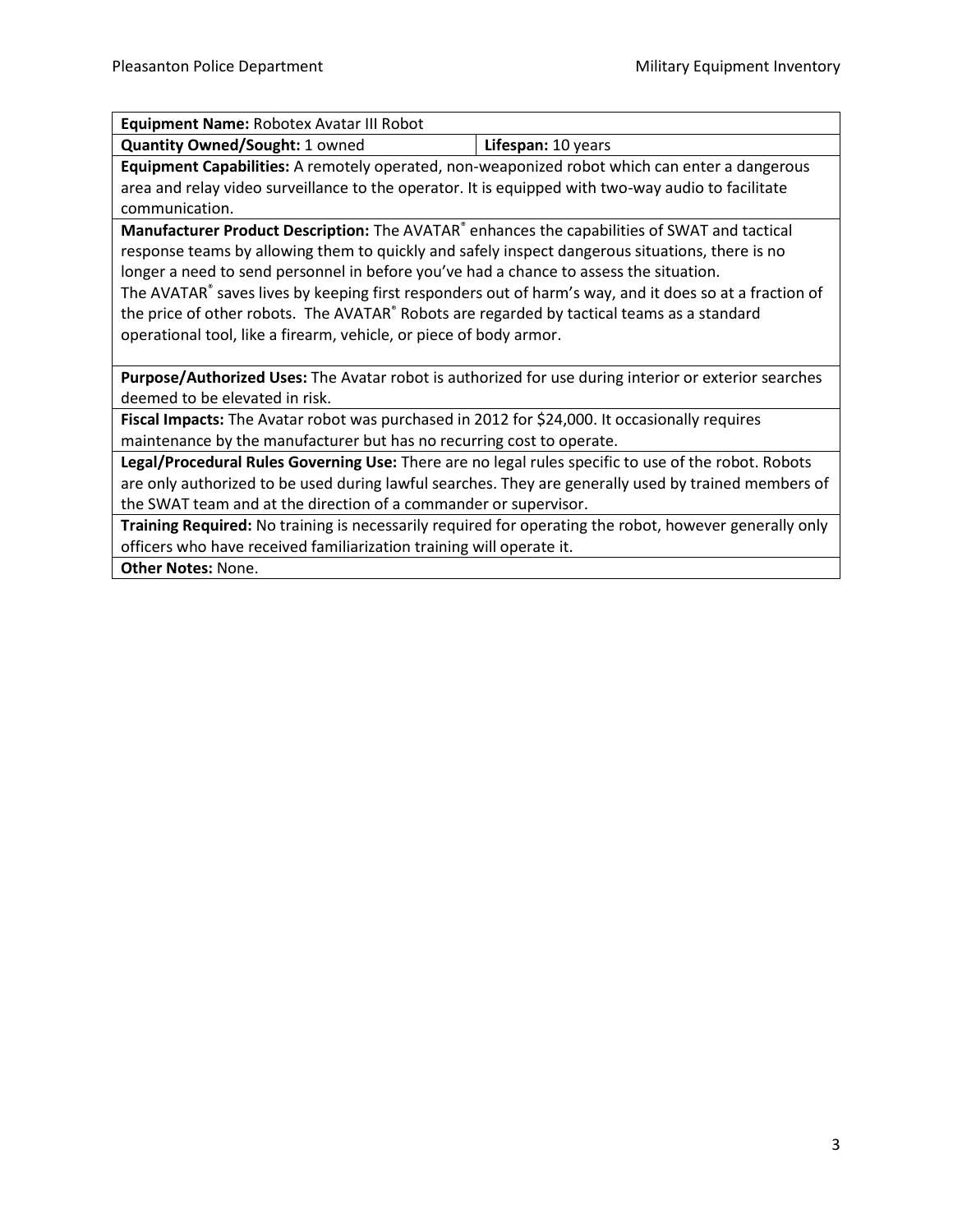| <b>Equipment Name: Recon Robotics Throwbot 2 Robot</b>                                                 |  |  |
|--------------------------------------------------------------------------------------------------------|--|--|
| <b>Quantity Owned/Sought: 1 owned</b><br>Lifespan: 7 years                                             |  |  |
| Equipment Capabilities: A remotely operated, non-weaponized robot capable of being thrown into         |  |  |
| places which are difficult or unsafe to access. It is equipped with two-way audio to facilitate        |  |  |
| communications during a search.                                                                        |  |  |
| Manufacturer Product Description: The Throwbot 2 robot is a throwable micro-robot platform that        |  |  |
| enables operators to obtain instantaneous video and audio reconnaissance within indoor or outdoor      |  |  |
| environments. Designed to withstand repeated drops of up to 30 feet onto concrete, the Throwbot 2      |  |  |
| robot can be thrown into hazardous situations in order to allow operators to quickly make informed     |  |  |
| decisions when seconds count. This micro-robot is designed to be able to crawl over a variety of       |  |  |
| terrain, clearing obstacles up to 2" tall.                                                             |  |  |
| Purpose/Authorized Uses: The Throwbot robot is authorized for use during interior or exterior          |  |  |
| searches deemed to be elevated in risk.                                                                |  |  |
| Fiscal Impacts: The initial purchase of the Throwbot was \$17,300 in 2018. There are no recurring      |  |  |
| expenses associated with it.                                                                           |  |  |
| Legal/Procedural Rules Governing Use: There are no legal rules specific to use of the robot. Robots    |  |  |
| are only authorized to be used during lawful searches. They are generally used by trained members of   |  |  |
| the SWAT team and at the direction of a commander or supervisor.                                       |  |  |
| Training Required: No training is necessarily required for operating the robot, however generally only |  |  |
| officers who have received familiarization training will operate it.                                   |  |  |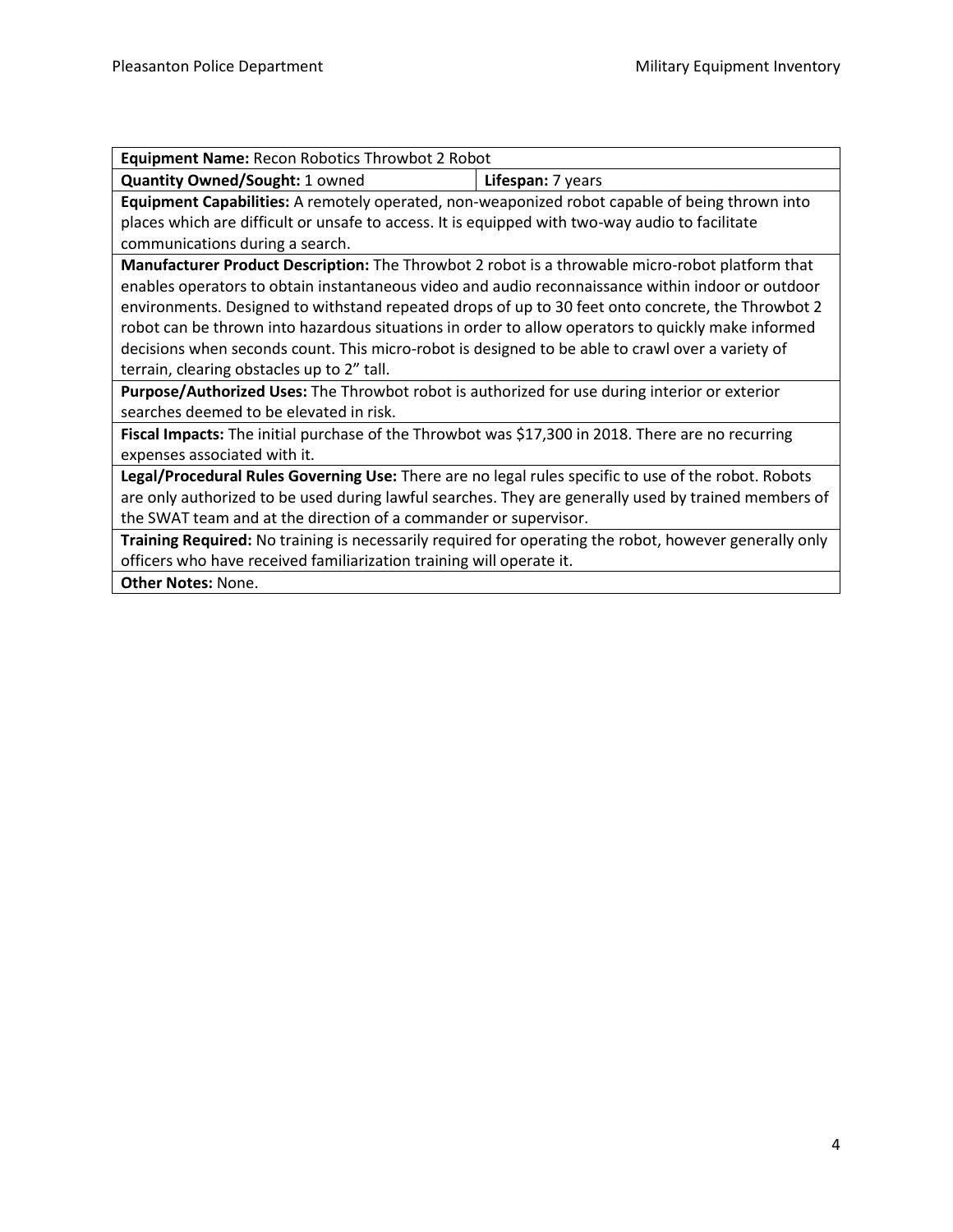| Equipment Name: Safariland Wallbanger                                                                     |                   |  |
|-----------------------------------------------------------------------------------------------------------|-------------------|--|
| <b>Quantity Owned/Sought: 1 owned</b>                                                                     | Lifespan: Unknown |  |
| Equipment Capabilities: The Wallbanger is a device designed to breach a variety of barriers including     |                   |  |
| reinforced doors.                                                                                         |                   |  |
| Manufacturer Product Description: The WallBanger is a multi-purpose breaching tool, constructed of        |                   |  |
| lightweight aluminum square tubing, and used to deploy distraction devices to gain forced entrance        |                   |  |
| into a building, structure, or even a vehicle. The WallBanger is a carbon steel chamber that accepts a    |                   |  |
| Defense Technology Distraction Device steel body. The chamber has tungsten steel breaching cleats         |                   |  |
| on its face in various directions. It is designed to easily breach locking devices of typical residential |                   |  |
| and commercial doors, window screens, hardened glass, and even automobile safety glass.                   |                   |  |
| Purpose/Authorized Uses: The purpose of the device is to breach sturdy or reinforced doors. Its use is    |                   |  |
| authorized during tactical or emergency situations where mechanical breaching options are not             |                   |  |
| expected to be effective or safe.                                                                         |                   |  |
| Fiscal Impacts: The Wallbanger was purchased approximately in 2012. Purchase records are                  |                   |  |
| unavailable.                                                                                              |                   |  |
| Legal/Procedural Rules Governing Use: All breaching requires a lawful authority to enter. There are       |                   |  |
| no legal requirements specific to this device. Procedurally, use of this device would be authorized by a  |                   |  |
| supervisor or commander when alternative breaching methods are expected to be ineffective or              |                   |  |
| unsafe.                                                                                                   |                   |  |
| Training Required: Only officers who have received training on use of the device are authorized to        |                   |  |
| use it. Training must include a practical application exercise.                                           |                   |  |
| <b>Other Notes: None.</b>                                                                                 |                   |  |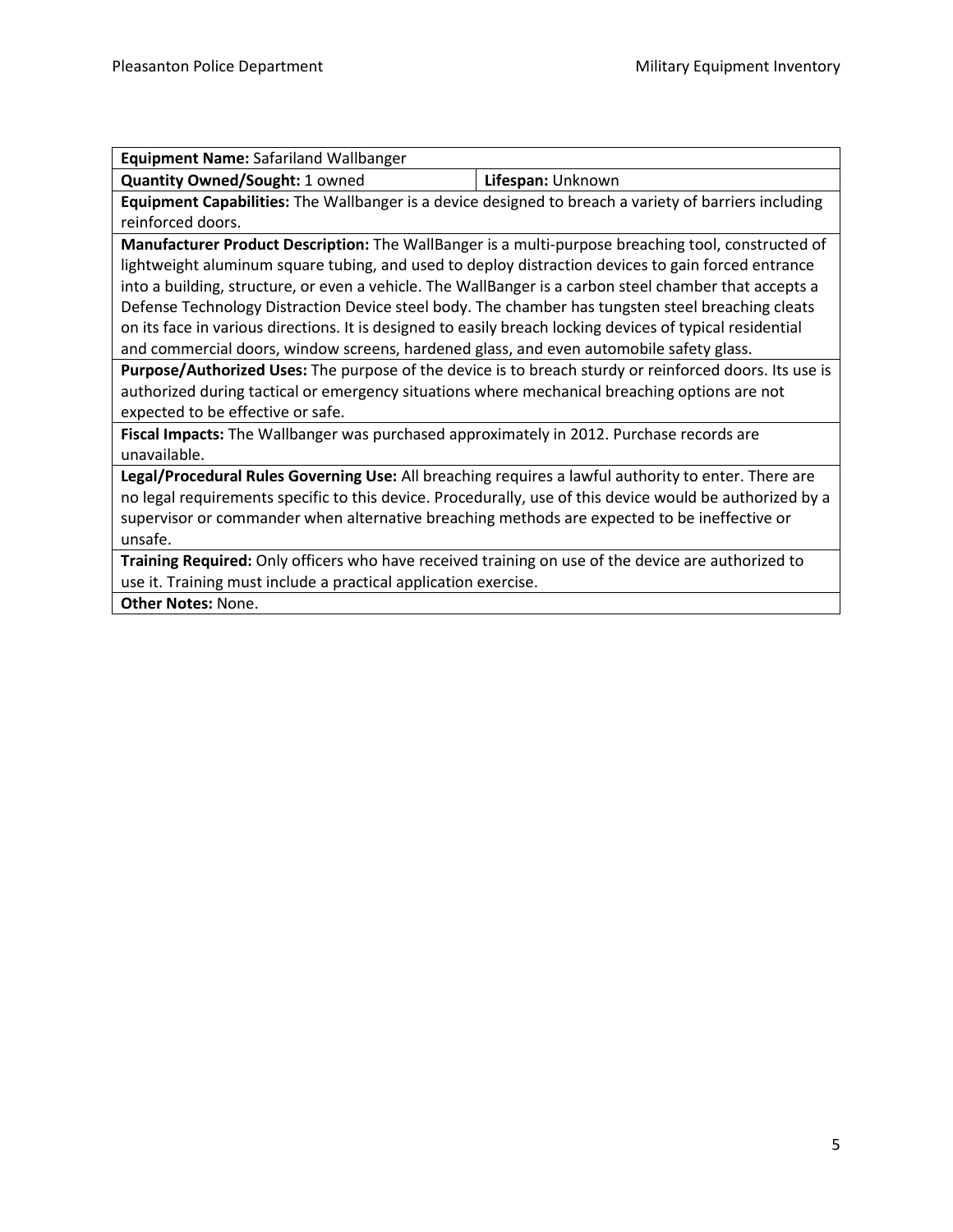| Equipment Name: Colt AR-15 Patrol Rifles                                                                 |                                  |  |
|----------------------------------------------------------------------------------------------------------|----------------------------------|--|
| Quantity Owned/Sought: 73 owned                                                                          | Lifespan: Approximately 15 years |  |
| Equipment Capabilities: Capable of firing .223 caliber ammunition                                        |                                  |  |
| Manufacturer Product Description: The AR-15 rifle is a lightweight, magazine-fed, gas-operated semi-     |                                  |  |
| automatic rifle modeled after the famous military classic M4 Rifle.                                      |                                  |  |
| Purpose/Authorized Uses: Patrol rifles allow officers to address lethal threats with precision from a    |                                  |  |
| distance. Compared to handguns, they are more accurate at greater distances and can penetrate            |                                  |  |
| most body armor.                                                                                         |                                  |  |
| Fiscal Impacts: The initial purchase price for the AR-15 rifles is estimated at approximately \$55,689.  |                                  |  |
| Purchasing records are not maintained from July of 2000 when approximately 46 rifles were originally     |                                  |  |
| purchased. In 2004, 15 additional rifles were purchased at a cost of \$725 per rifle. In 2005, two       |                                  |  |
| additional rifles were purchased for \$807 per rifle and in 2014 an additional ten rifles were purchased |                                  |  |
| for \$1100 per rifle. Associated maintenance costs of \$250 per year for the AR-15 rifles include        |                                  |  |
| replacement batteries, parts and cleaning supplies.                                                      |                                  |  |
| Legal/Procedural Rules Governing Use: PPD Policy 312.4.4 covers deployment, use, care, and               |                                  |  |
| maintenance of rifles. In addition, there are a multitude of California Penal Code sections that also    |                                  |  |
| apply to the transportation, care, and maintenance of assault rifles. Only officers who have completed   |                                  |  |
| a P.O.S.T. certified patrol rifle course may be issued a rifle. A qualification course must be completed |                                  |  |
| by each officer at least annually.                                                                       |                                  |  |
| Training Required: Officers must complete a P.O.S.T. certified course to be issued a rifle. These        |                                  |  |
| courses are a minimum of 16 hours of instruction on use, deployment and maintenance of the rifles.       |                                  |  |
| P.O.S.T. also requires four hours of tactical firearm instruction every two years for officers and this  |                                  |  |
| training is facilitated by P.O.S.T. certified rifle instructors.                                         |                                  |  |
| <b>Other Notes: None.</b>                                                                                |                                  |  |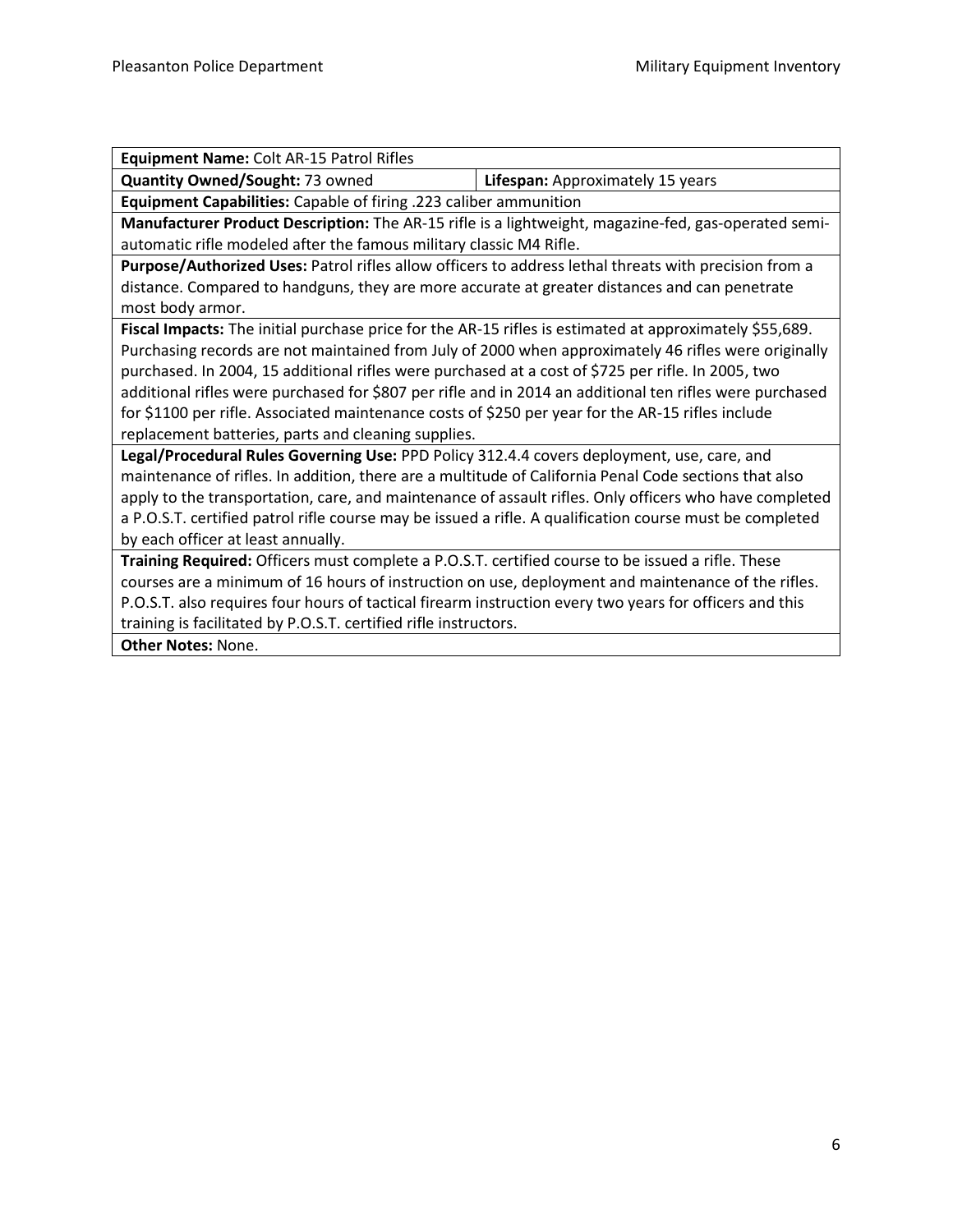| <b>Equipment Name: Primary Weapons Systems (PWS) MK111 Rifles</b>                                        |                                 |  |
|----------------------------------------------------------------------------------------------------------|---------------------------------|--|
| Quantity Owned/Sought: 12 owned                                                                          | Lifespan: Approximately 7 Years |  |
| Equipment Capabilities: Capable of firing .223 caliber ammunition                                        |                                 |  |
| Manufacturer Product Description: The PWS MK1 MOD 2-M line features the PWS long stroke piston           |                                 |  |
| system. While the internals remain the same as other PWS lines, the MK1 MOD 2-M offers a variety of      |                                 |  |
| features exclusive to this line. Starting with patent pending PicLok technology on the free float        |                                 |  |
| handguard, users are able to mount either Picatinny or MLOK accessories on the front of their            |                                 |  |
| firearm. Moving to the fully forged upper and lower receivers, the craftsmanship of this rifle can be    |                                 |  |
| easily recognized. Eliminating forward assist, adding a flared mag well and built-in trigger guard,      |                                 |  |
| among other specific add-ons, the MK1 MOD 2-M takes high end firearms to a new level.                    |                                 |  |
| Purpose/Authorized Uses: The PWS rifles serve the same function as patrol rifles. They allow officers    |                                 |  |
| to address lethal threats with precision from a distance. Compared to handguns, they are more            |                                 |  |
| accurate at greater distances and can penetrate most body armor. The PWS rifles are issued to            |                                 |  |
| members of the SWAT team.                                                                                |                                 |  |
| Fiscal Impacts: The initial purchase price for the PWS rifles was \$18,000 for twelve rifles in 2014.    |                                 |  |
| Annual maintenance costs are approximately \$150 for batteries, parts and cleaning supplies.             |                                 |  |
| Legal/Procedural Rules Governing Use: PPD Policy 312.4.4 covers deployment, use, care, and               |                                 |  |
| maintenance of rifles. In addition, there are a multitude of California Penal Code sections that also    |                                 |  |
| apply to the transportation, care, and maintenance of assault rifles. Only officers who have completed   |                                 |  |
| a P.O.S.T. certified patrol rifle course may be issued a rifle. A qualification course must be completed |                                 |  |
| by each officer at least annually.                                                                       |                                 |  |
| Training Required: Officers must complete a P.O.S.T. certified course to be issued a rifle. These        |                                 |  |
| courses are a minimum of 16 hours of instruction on use, deployment and maintenance of the rifles.       |                                 |  |
| P.O.S.T. also requires four hours of tactical firearm instruction every two years for officers and this  |                                 |  |
| training is facilitated by P.O.S.T. certified rifle instructors. SWAT Team members who are issued the    |                                 |  |
| PWS rifles receive additional range training at least monthly.                                           |                                 |  |
| <b>Other Notes: None.</b>                                                                                |                                 |  |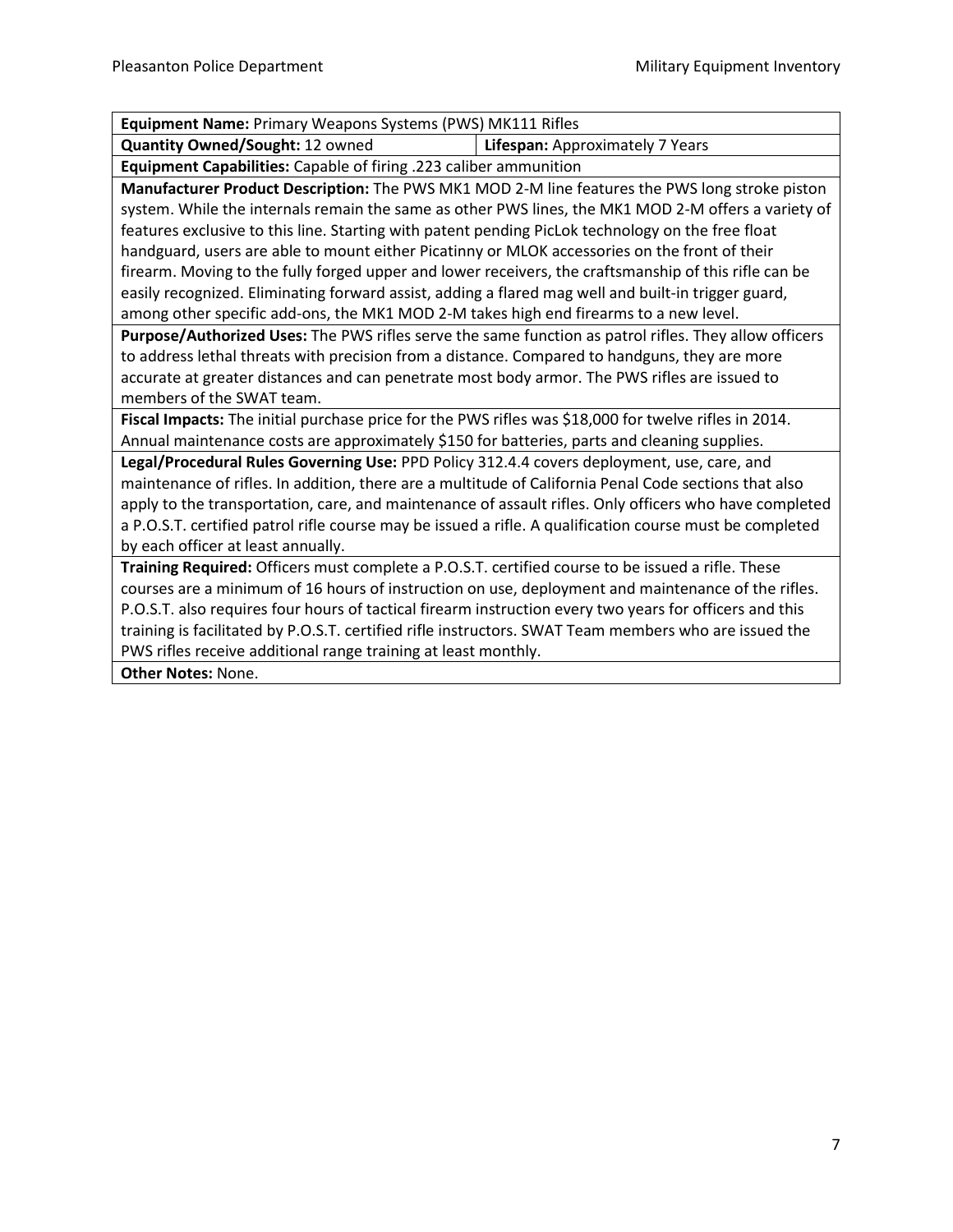| Equipment Name: Remington Model 870 Less-Than-Lethal Shotgun                                            |                   |  |
|---------------------------------------------------------------------------------------------------------|-------------------|--|
| <b>Quantity Owned/Sought: 39 owned</b>                                                                  | Lifespan: Unknown |  |
| Equipment Capabilities: Capable of firing "less-than-lethal" 12 gauge beanbag rounds                    |                   |  |
| Manufacturer Product Description: The Model 870 is a pump-action shotgun design that has been           |                   |  |
| around for more than half a century. The receiver is machined from a solid block of American steel      |                   |  |
| and its pump-action makes it the smoothest, most reliable shotgun on the market.                        |                   |  |
| Purpose/Authorized Uses: The less-than-lethal shotguns provide alternative levels of force to           |                   |  |
| overcome resistance when reasonably necessary in accordance with policy and law.                        |                   |  |
| Fiscal Impacts: The shotguns were originally purchased between 1988 and 2005. Financial records of      |                   |  |
| these purchases are not available. In 2015, approximately \$18,000 was spent to refit the shotguns      |                   |  |
| with colored stocks and foregrips to better identify them as less-than-lethal devices. The current cost |                   |  |
| of a Remington shotgun is approximately \$500. Maintenance costs are approximately \$100 annually       |                   |  |
| for cleaning supplies and parts. The beanbag ammunition costs approximately \$35.50 for a box of five   |                   |  |
| rounds.                                                                                                 |                   |  |
| Legal/Procedural Rules Governing Use: All use of force applications are governed by state law and       |                   |  |
| Pleasanton PD Policy Section 300.                                                                       |                   |  |
| Training Required: Only officers who have been trained and have passed a qualification course on the    |                   |  |
| shotguns may deploy them. Officers receive initial training upon hire and at least every two years      |                   |  |
| thereafter.                                                                                             |                   |  |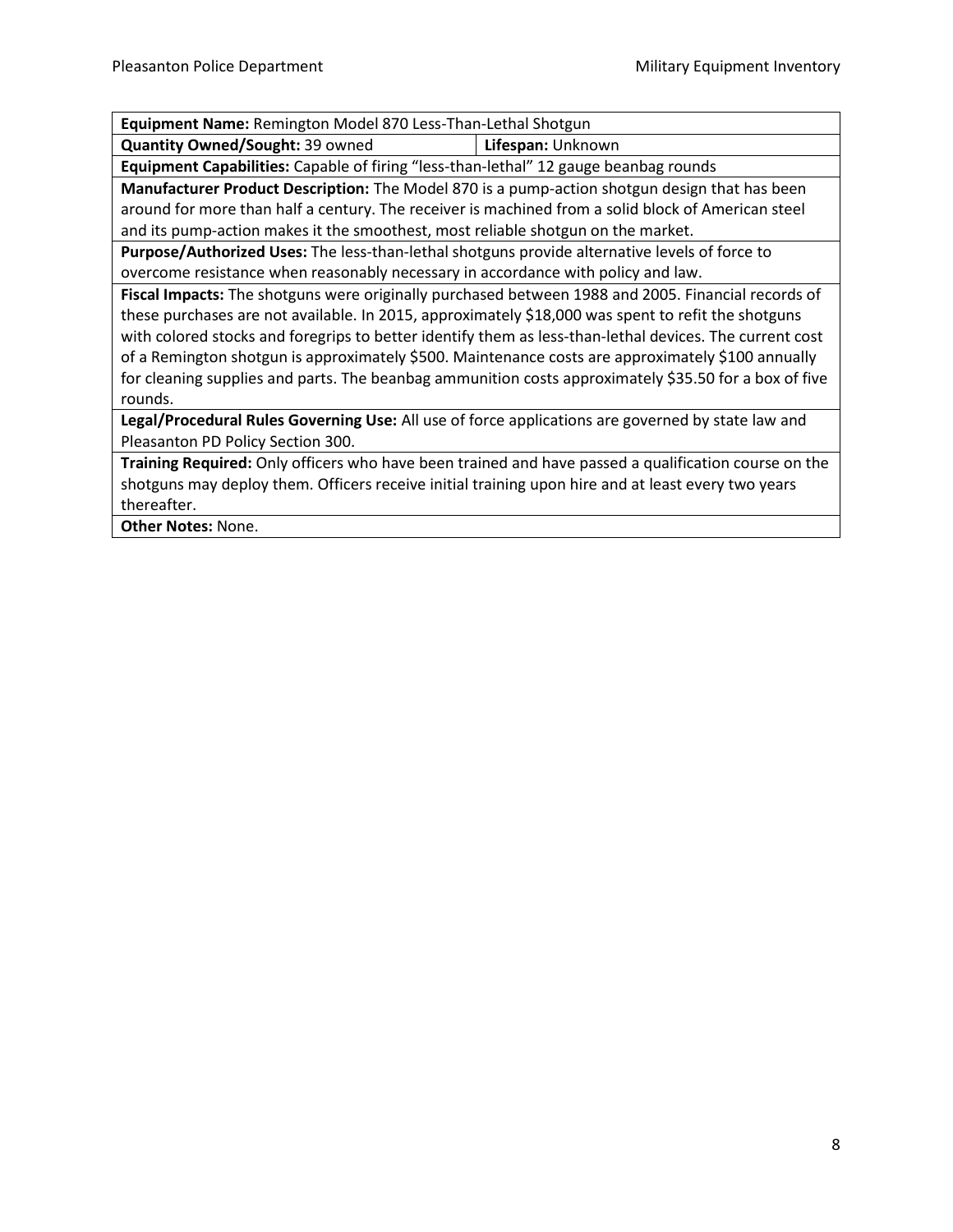| <b>Equipment Name:</b> CTS Super-Sock Bean Bag Impact Munitions |                   |  |
|-----------------------------------------------------------------|-------------------|--|
| Quantity Owned/Sought: Up to 500 owned                          | Lifespan: Unknown |  |

**Equipment Capabilities:** Bean bag ammunition capable of being fired from a 12 gauge shotgun.

**Manufacturer Product Description:** The Model 2581 Super-Sock is delivers unprecedented accuracy and consistent terminal impact characteristics at close-in and extended ranges, thanks to the flexible tubular material bag specially developed for this unique less than lethal round. Super-Sock is a safer and more effective round due to its accuracy and consistent transfer of kinetic energy to the target. Unlike traditional flat bags, no "unfolding" is necessary. Super-Sock is correctly deployed as soon as it exits the muzzle. No frisbee or wind surfing effects. No hitting the target folded or sideways. When deployed, super-sock presents a consistent aerodynamic shape every time, delivering consistent and predictable terminal performance. Fits cylinder and improved cylinder 12ga shotguns chambered for 2.75" & 3" cartridges.

**Purpose/Authorized Uses:** The beanbag rounds provide alternative levels of force to overcome resistance when reasonably necessary in accordance with policy and law.

**Fiscal Impacts:** The ammunition costs \$35.50 for a box of five rounds.

**Legal/Procedural Rules Governing Use:** All use of force applications are governed by state law and Pleasanton PD Policy Section 300.

**Training Required:** Only officers who have been trained and have passed a qualification course with the beanbag ammunition may deploy them. Officers receive initial training upon hire and at least every two years thereafter.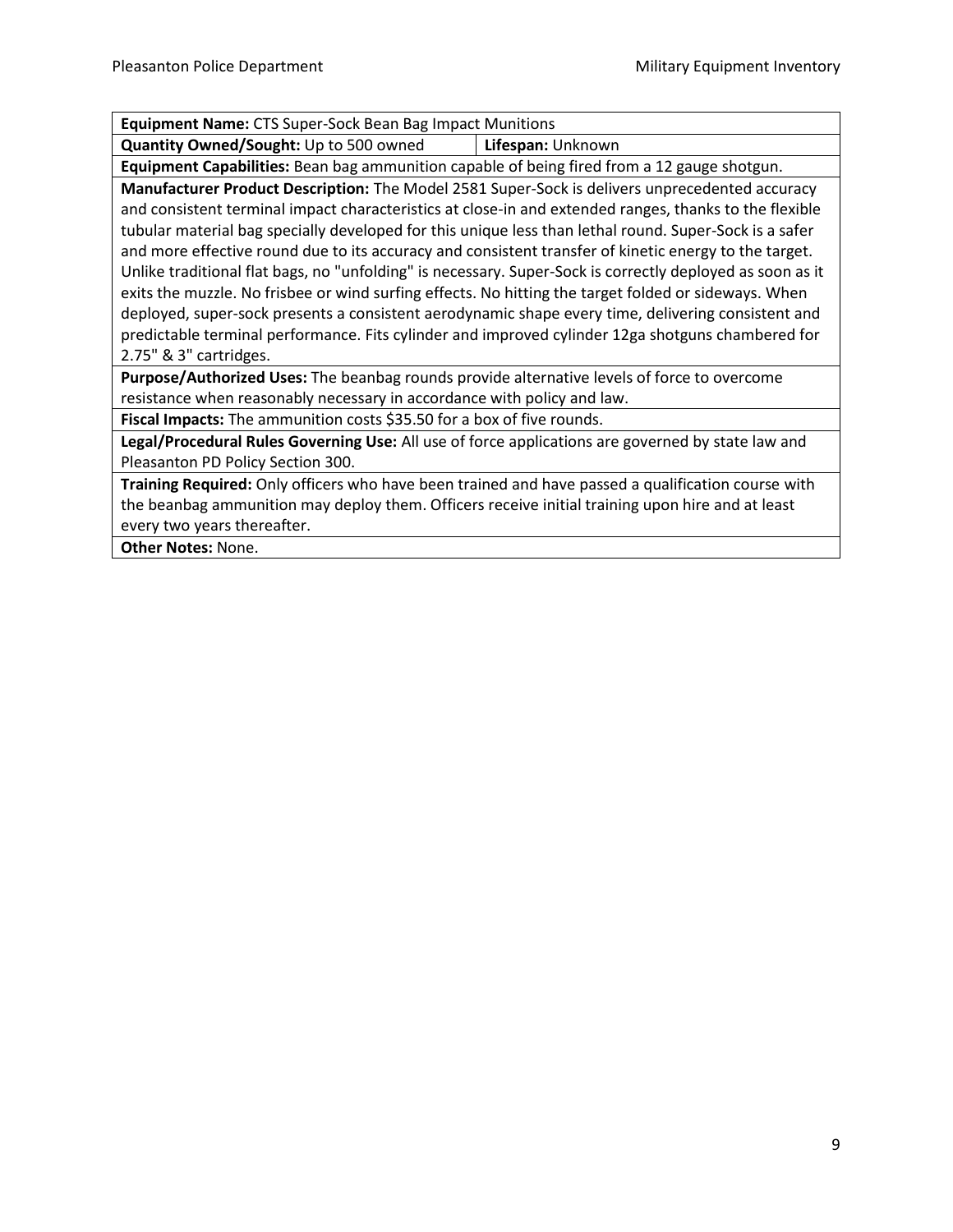| Equipment Name: FN 303 Mk2 Less-Than-Lethal Launcher                                                    |                                                                                                |  |  |
|---------------------------------------------------------------------------------------------------------|------------------------------------------------------------------------------------------------|--|--|
| <b>Quantity Owned/Sought: 25 owned</b>                                                                  | Lifespan: Unknown                                                                              |  |  |
|                                                                                                         | Equipment Capabilities: Capable of launching .68 caliber impact, marking and pava projectiles. |  |  |
| Manufacturer Product Description: The FN 303 is a less lethal technology that bridges the gap           |                                                                                                |  |  |
| between firearms and traditional impact, chemical and electro-muscular disruptive devices. This         |                                                                                                |  |  |
| launcher is constructed from durable lightweight polymer with comfortable ergonomics and easy to        |                                                                                                |  |  |
| operate safely. It is equipped with both flip-up iron sights and an integrated MIL-STD-1913 top         |                                                                                                |  |  |
| mounting rail for optical or electronic sights or other accessories. The lightweight polymer magazine   |                                                                                                |  |  |
| holds 15 projectiles and offers a clear rear cover to allow the operator to instantly verify both the   |                                                                                                |  |  |
| payload and the number of projectiles remaining.                                                        |                                                                                                |  |  |
| Purpose/Authorized Uses: The less-than-lethal shotguns provide alternative levels of force to           |                                                                                                |  |  |
| overcome resistance when reasonably necessary in accordance with policy and law.                        |                                                                                                |  |  |
| Fiscal Impacts: The FN303 launchers were initially purchased in 2018 at a cost of \$57,000. \$12,000 of |                                                                                                |  |  |
| the original purchase was made with COPS grant funding. Ongoing expenses include ammunition             |                                                                                                |  |  |
| which costs between \$865 and \$1,054 per 150 rounds.                                                   |                                                                                                |  |  |
| Legal/Procedural Rules Governing Use: All use of force applications are governed by state law and       |                                                                                                |  |  |
| Pleasanton PD Policy Section 300.                                                                       |                                                                                                |  |  |
| Training Required: Only officers who have been trained and have passed a qualification course on the    |                                                                                                |  |  |
| FN 3030 launchers may deploy them. Officers receive initial training upon hire and at least every two   |                                                                                                |  |  |
| years thereafter.                                                                                       |                                                                                                |  |  |
| <b>Other Notes: None.</b>                                                                               |                                                                                                |  |  |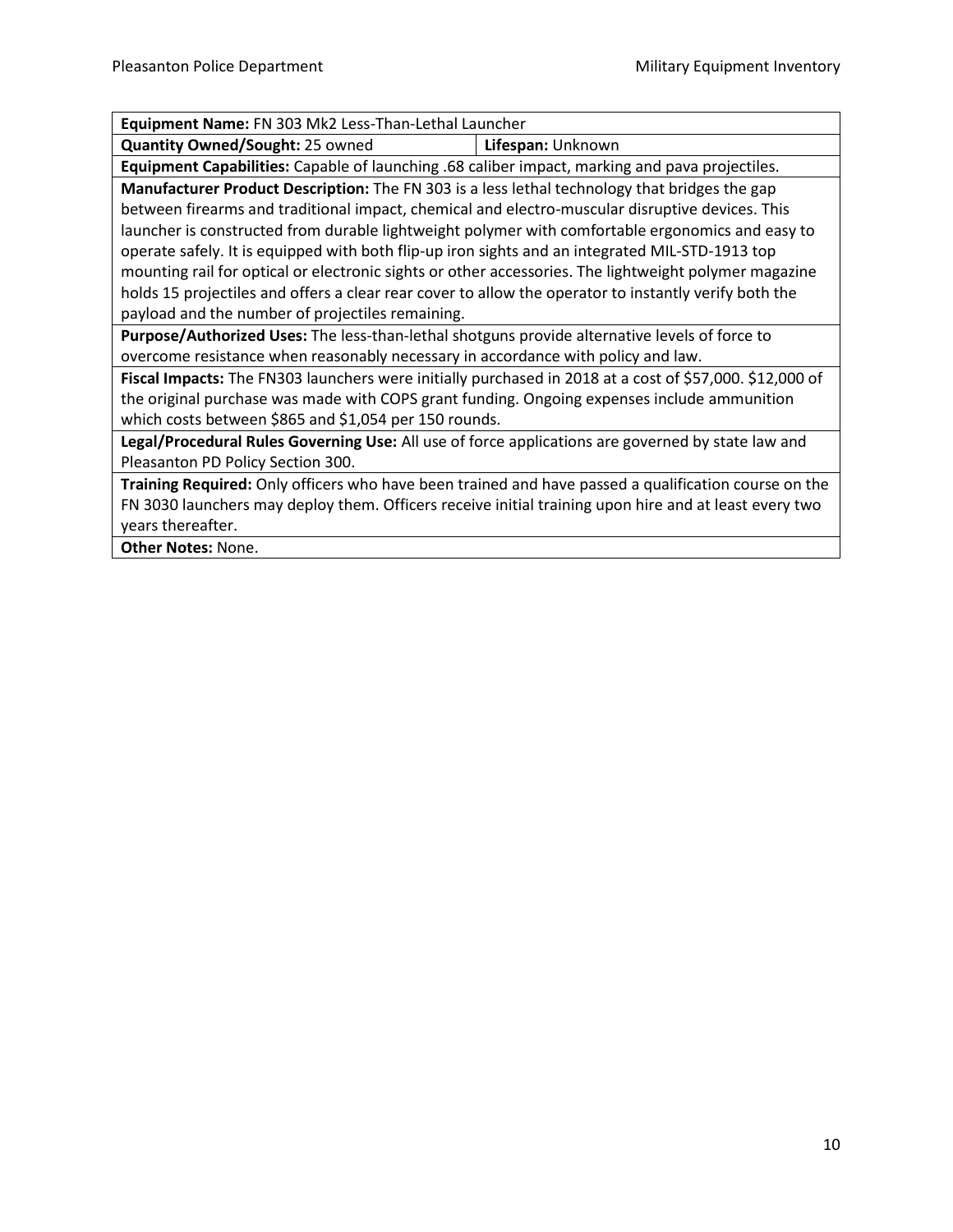**Equipment Name:** Penn Arms 40mm Single Launcher

**Quantity Owned/Sought:** 4 owned, 25 sought **Lifespan: Approximately** 15 years

**Equipment Capabilities:** Launches a single 40mm projectile, can be loaded with various types of projectiles.

**Manufacturer Product Description:** The Model GL-1 Launcher is a single-shot, light weight, small, and operationally versatile less lethal munition delivery device.

**Purpose/Authorized Uses:** The 40mm launchers can be used as a less-than-lethal impact device but are most commonly used as a chemical agent delivery system. They can deliver chemical agents from a safe distance. The launchers may only be deployed by officers who have been trained on their use. Use for chemical agent deployment must comply with Department Policy. The devices are currently restricted to use by members of the SWAT Team.

**Fiscal Impacts:** The two launchers were initially purchased in 2018 for \$6,250. This cost included an initial supply of projectiles. There is no maintenance cost except for ammunition which is listed in a separate section of this document.

**Legal/Procedural Rules Governing Use:** All use of force applications are governed by state law and Pleasanton PD Policy Section 300.

**Training Required:** Officers must be trained on use of the launchers by a certified instructor. **Other Notes:** None.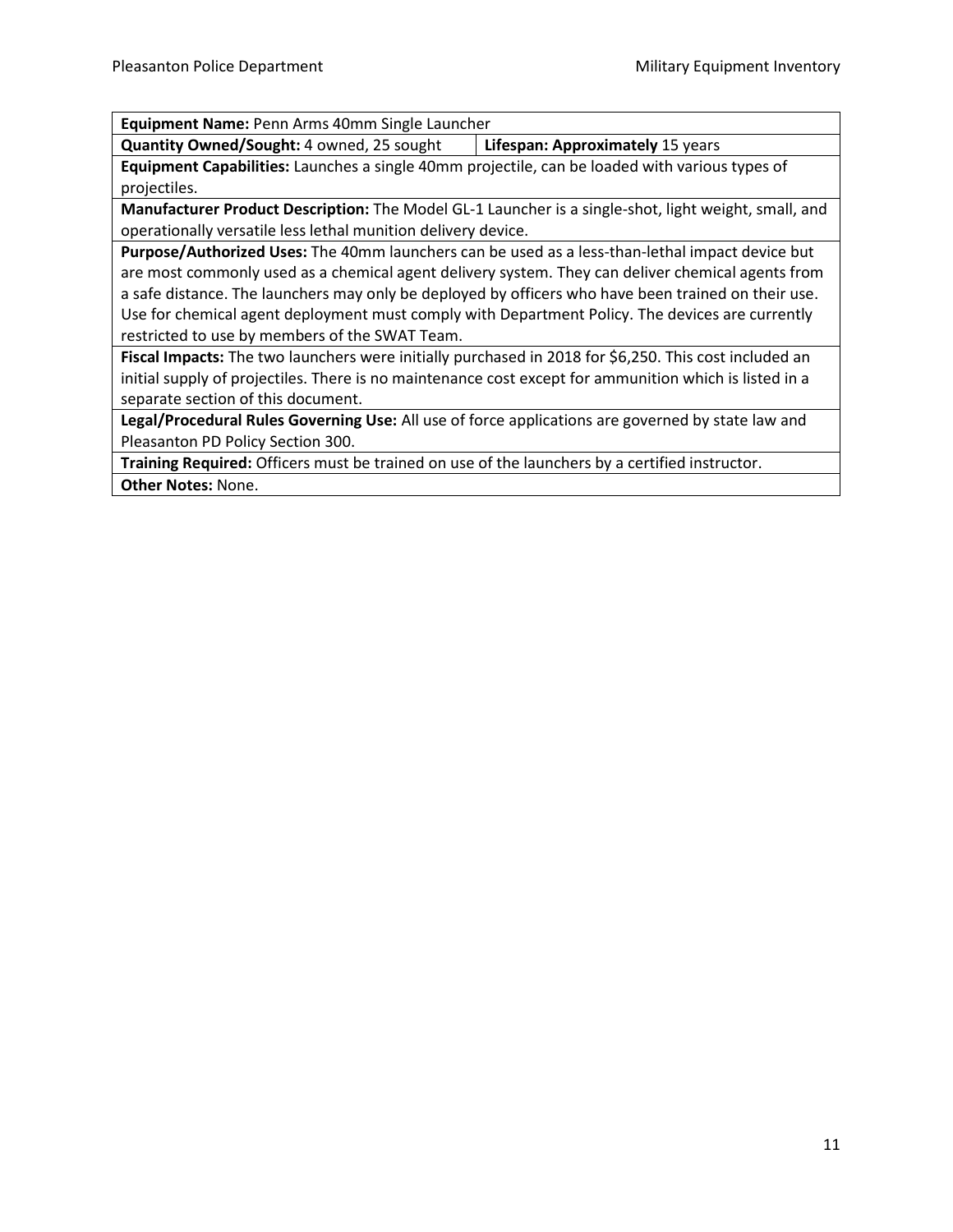| Equipment Name: Penn Arms 37mm Launcher |        |
|-----------------------------------------|--------|
|                                         | $\Box$ |

**Quantity Owned/Sought:** 2 owned **Lifespan:** Approximately 15 years **Equipment Capabilities:** Launches 37mm projectiles, can be loaded with six round and with various

types of projectiles. **Manufacturer Product Description:** The Model L637-1 Launcher is a multi-shot, spring-advance magazine drum launcher with a six-shot capacity, 6-inch cylinder and smooth barrel. It is designed to deliver less lethal munitions.

**Purpose/Authorized Uses:** The 37mm launchers can be used as a less-than-lethal impact device but are most commonly used as a chemical agent delivery system. They can deliver chemical agents from a safe distance. The launchers may only be deployed by officers who have been trained on their use. Use for chemical agent deployment must comply with Department Policy. The devices are currently restricted to use by members of the SWAT Team.

**Fiscal Impacts:** The initial purchases of the launchers were in 2000 and purchase records are not available.

**Legal/Procedural Rules Governing Use:** All use of force applications are governed by state law and Pleasanton PD Policy Section 300.

**Training Required:** Officers must be trained on use of the launchers by a certified instructor. **Other Notes:** None.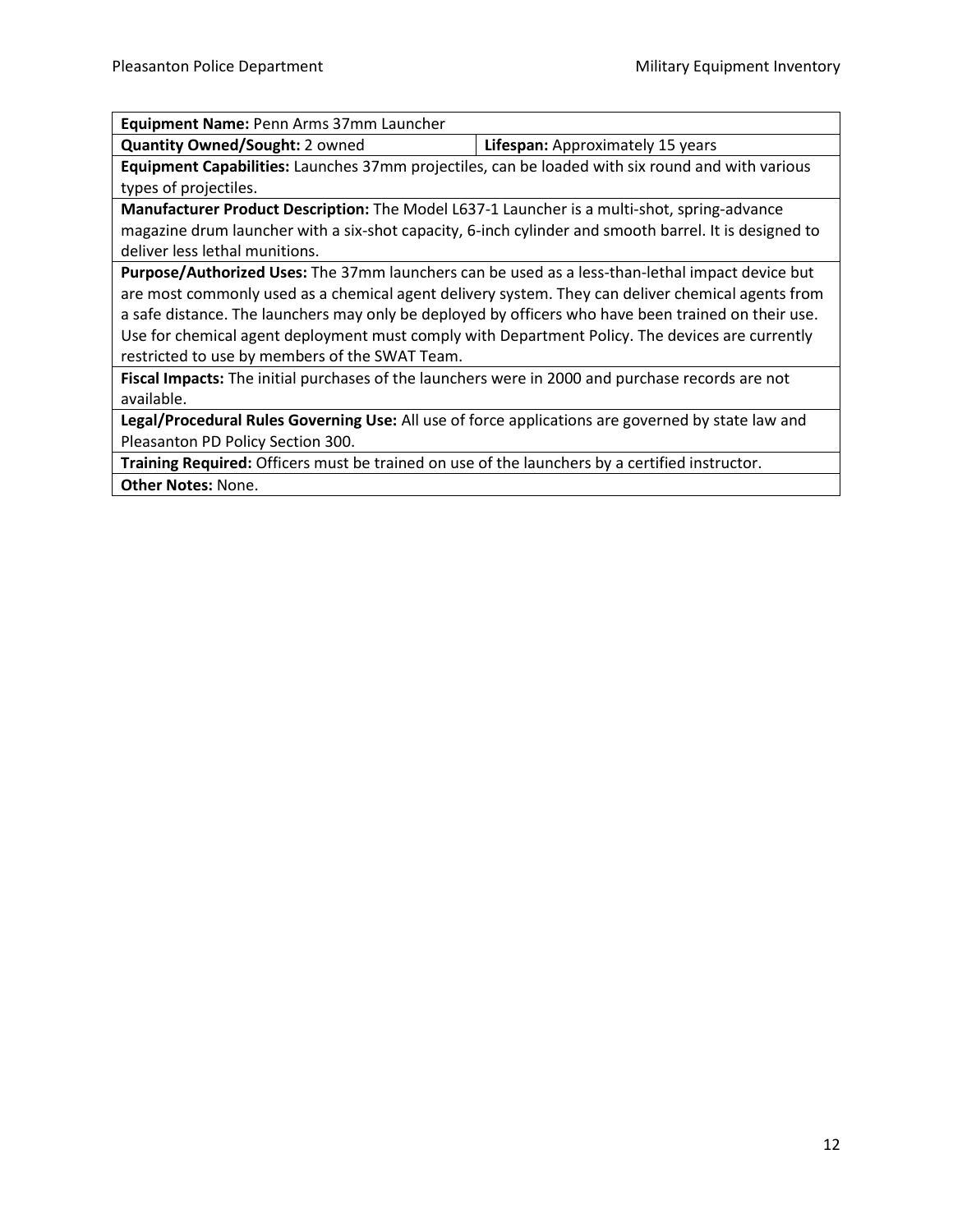| <b>Equipment Name:</b> Defense Technology 40mm Warning/Signaling Munition (6028WS) |                                        |  |
|------------------------------------------------------------------------------------|----------------------------------------|--|
| Quantity Owned/Sought: Up to 50 owned                                              | <b>Lifespan:</b> Approximately 5 years |  |

**Equipment Capabilities:** Can launch distraction devices from a distance of 50 meters.

**Manufacturer Product Description:** The 40mm Aerial Warning/Signaling Munition, 50 Meters, is intended for use in situations where stand-off distance is desired, giving the operator the ability to engage crowds, vehicles, or vessels. Launched from a 40mm platform, the munitions deflagrate at 50 meters to deliver 170 dB of sound and 5 million candelas of light, noticeable in day or night conditions.

**Purpose/Authorized Uses:** The purpose of the device is to deploy a distraction device from a safe distance or to elevated locations such as multi-story buildings.

**Fiscal Impacts:** Munitions were included with the 2018 purchase of the 40mm launchers.

**Legal/Procedural Rules Governing Use:** All use of force applications are governed by state law and Pleasanton PD Policy Section 300.

**Training Required:** Only officers who have received training from a certified instructor are authorized to use this device. The use is currently limited to members of the SWAT Team.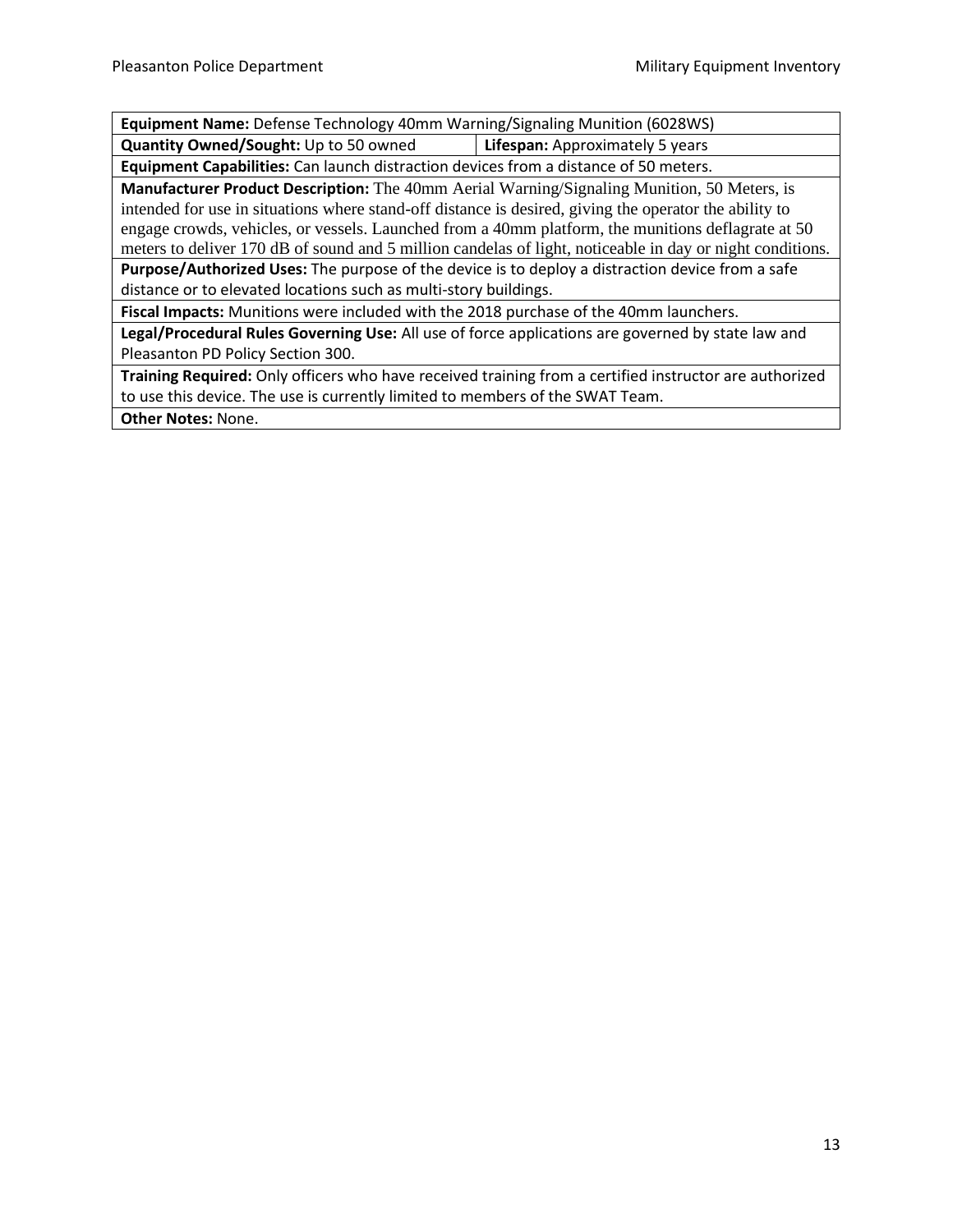**Equipment Name:** Combined Tactical Systems Model 7290 Single Flash Bang

**Quantity Owned/Sought:** Up to 50 owned **Lifespan:** Approximately 5 years

**Equipment Capabilities:** Causes a noise and flash distraction.

**Manufacturer Product Description:** The CTS 7290 is the standard for diversionary devices. It produces a 165-180db and 6-8 million candelas of light output. The patented design of the 7290, incorporates a porting system that eliminates movement of the body at detonation even if the top or bottom of the device should be in contact with a hard surface, in addition, internal adjustments have greatly reduced smoke output

**Purpose/Authorized Uses:** To provide a distraction during high-risk events such as forcibly entering a structure during a high-risk apprehension.

**Fiscal Impacts:** The cost of the devices is \$48 plus tax and shipping and are ordered in cases of 12.

**Legal/Procedural Rules Governing Use:** ATF regulations govern the use and storage of the devices. Their use is currently limited to trained members of the SWAT Team or former members who have been trained on their use. Following best practices, these are deployed to exterior locations where the deployment area is visible by the officer. Only under extremely exigent circumstances would they be used in an interior setting.

**Training Required:** Only officers who have received training from a certified instructor may use the devices. SWAT Team members receive refresher training at least annually.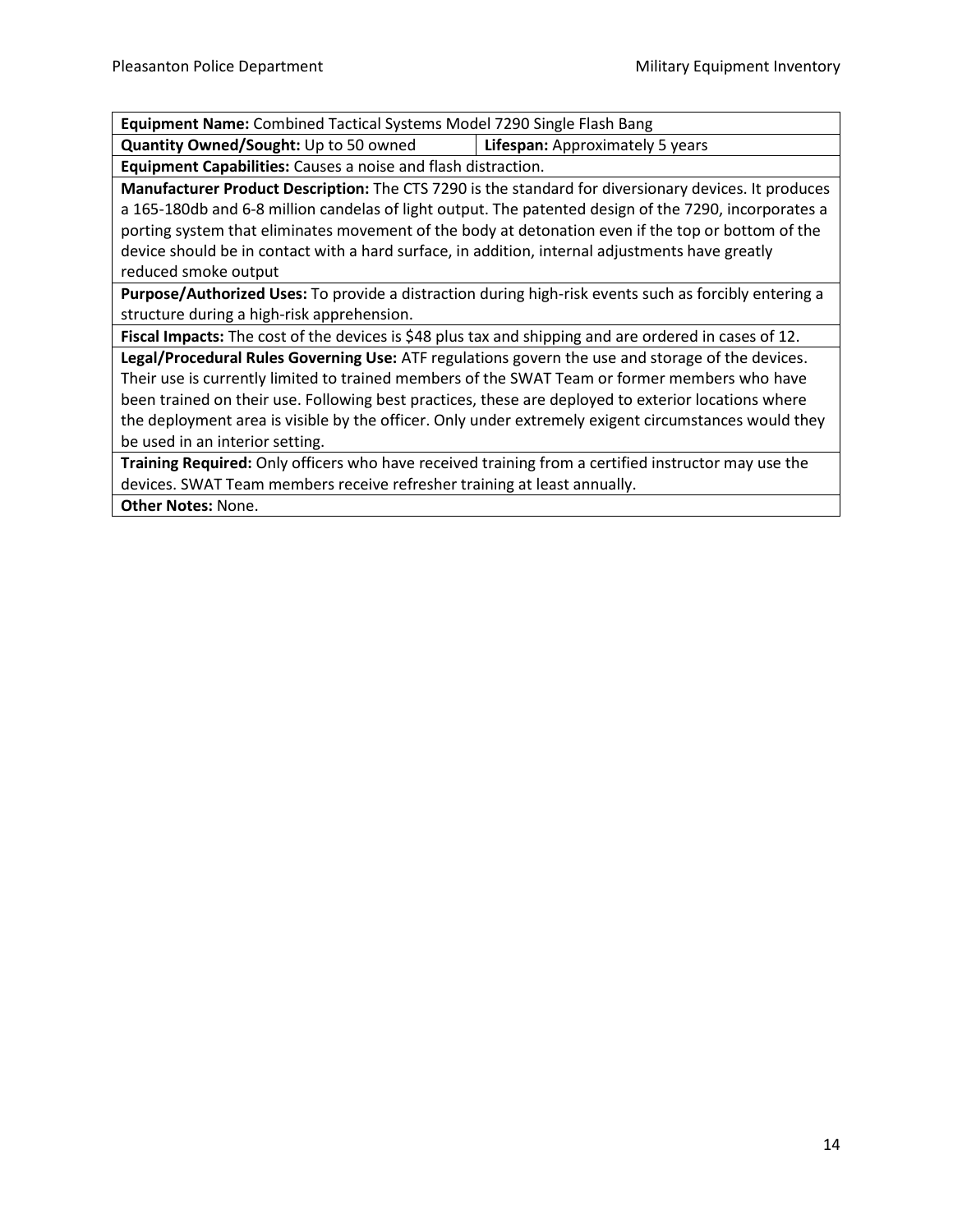**Equipment Name:** Combined Tactical Systems Model 7290-9 Nine Count Distractionary Device **Quantity Owned/Sought:** Up to 50 owned **Lifespan:** Approximately 5 years

**Equipment Capabilities:** Hand thrown devices deploy a series of nine consecutive distractions of sound and light.

**Manufacturer Product Description:** The CTS 7290-9 is a patented multi-bang featuring top and bottom non-fragmenting, minimal movement devices that perform with high reliability incorporating CTS superior fuze components with the patented ad US Army adopted Confidence Clip and pin shroud.

**Purpose/Authorized Uses:** To provide a distraction during high-risk events such as forcibly entering a structure during a high risk apprehension when a sustained distraction is necessary.

**Fiscal Impacts:** The devices cost \$146 each and are sold in quantities of 12.

**Legal/Procedural Rules Governing Use:** ATF regulations govern the use and storage of the devices. Their use is currently limited to trained members of the SWAT Team or former members who have been trained on their use. Following best practices, these are deployed to exterior locations where the deployment area is visible by the officer. Only under extremely exigent circumstances would they be used in an interior setting.

**Training Required:** Only officers who have received training from a certified instructor may use the devices. SWAT Team members receive refresher training at least annually.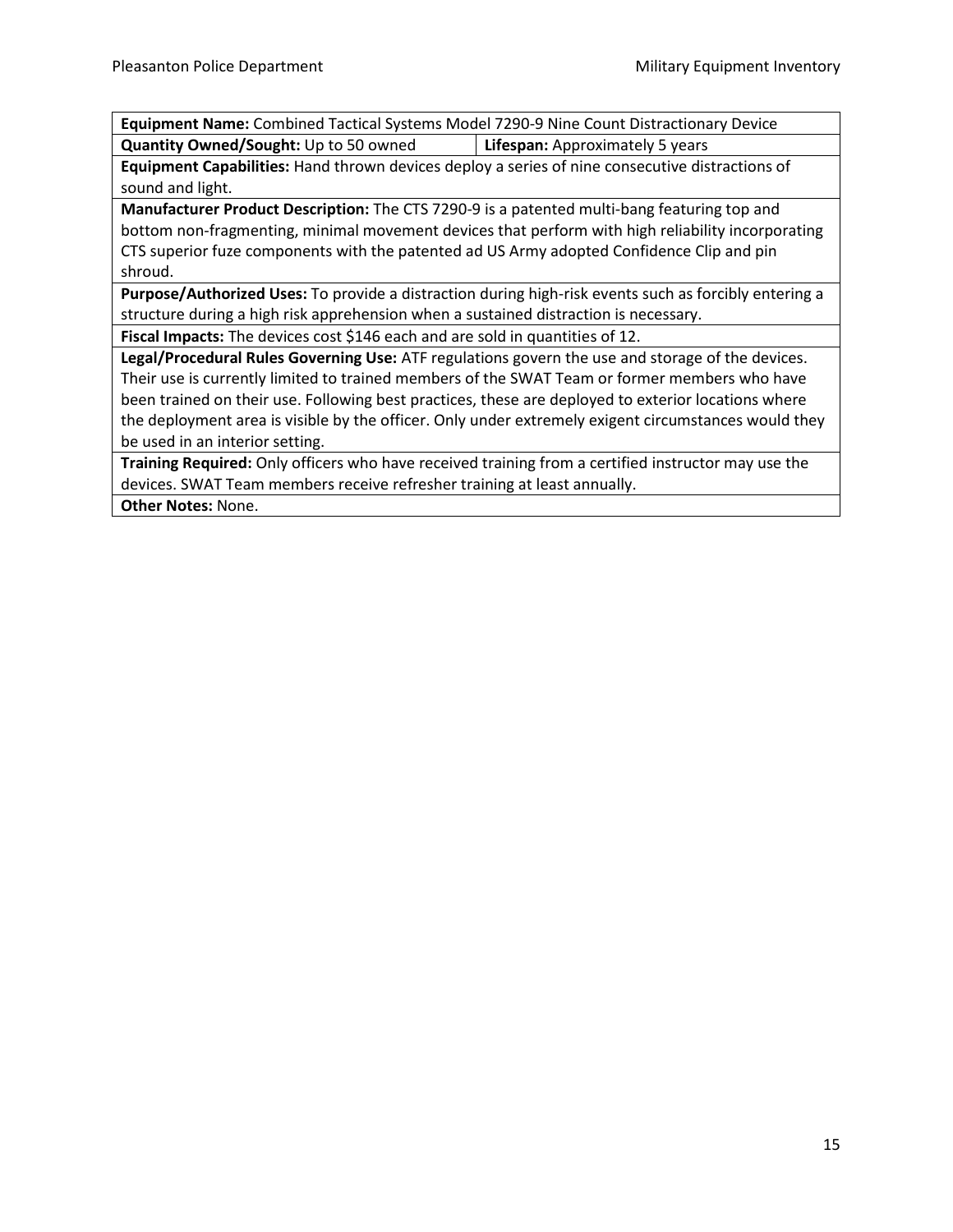**Equipment Name:** Defense Technology CS Spede-Heat Grenade (Model 1072)

**Quantity Owned/Sought:** Up to 50 owned **Lifespan:** Approximately 5 years

**Equipment Capabilities:** Discharges 2.9 ounces of CS gas for 20-40 seconds.

**Manufacturer Product Description:** The Spede-Heat Continuous Discharge Chemical Grenade is a high volume, continuous burn and expels its payload in approximately 20-40 seconds. The payload is discharged through four gas ports on top of the canister, three on the side and one on the bottom. The launchable grenade is 6.12" by 2.62" and holds approximately 2.9 oz. of active agent.

**Purpose/Authorized Uses:** To deploy chemical agents to encourage a suspect to surrender or disperse.

**Fiscal Impacts:** The devices cost \$35 each and are sold in quantities of 12.

**Legal/Procedural Rules Governing Use:** All use of force applications are governed by state law and Pleasanton PD Policy Section 300. All chemical agent deployments except handheld pepper spray and FN 303 deployments require a chemical agents plan approved by a commander. Only trained members of the SWAT Team may deploy chemical agents.

**Training Required:** Only officers who have received training on this device from a certified chemical agents instructor are authorized to use it.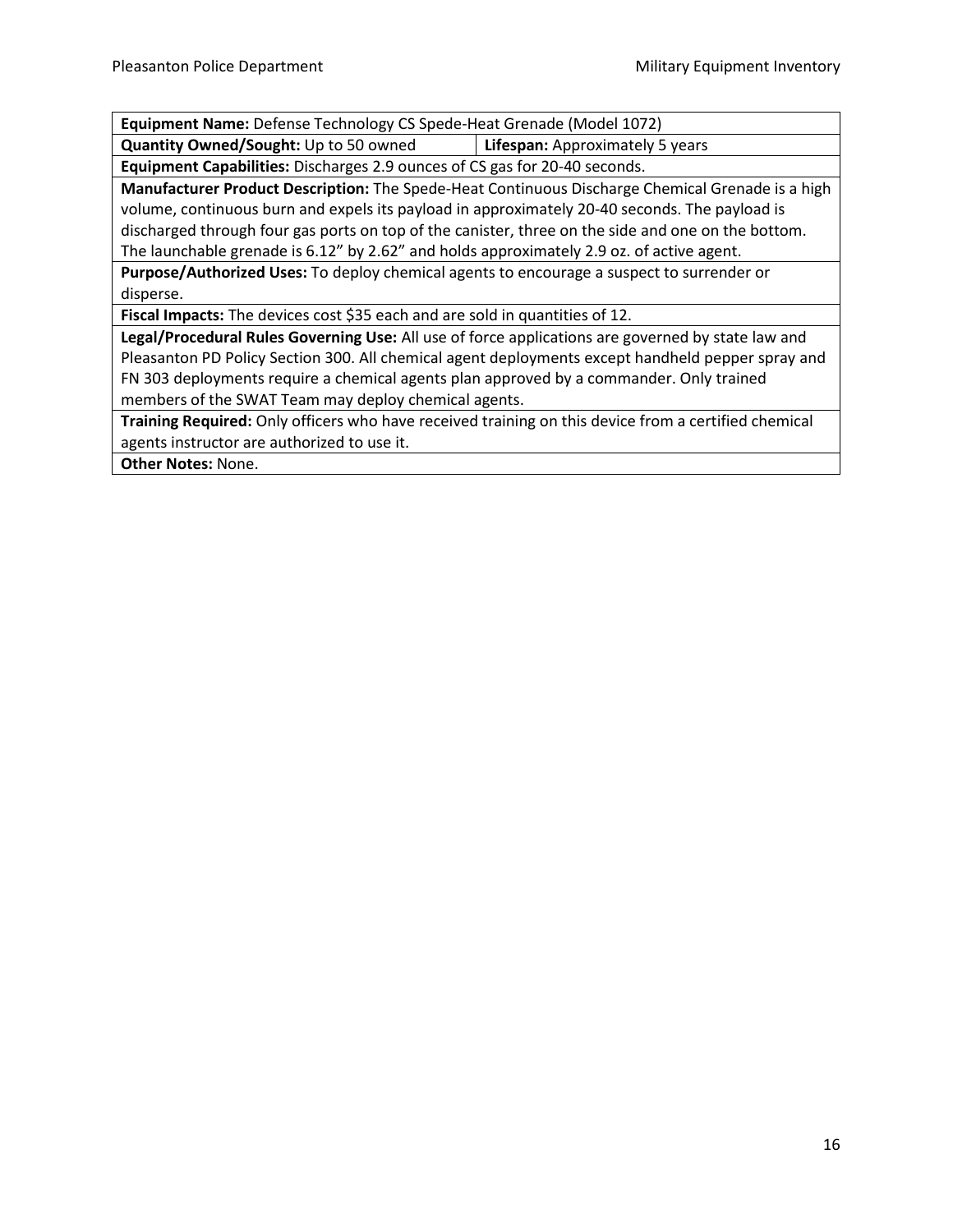| <b>Equipment Name:</b> Defense Technology Flameless Expulsion CS Grenade (Model 2042) |                                        |
|---------------------------------------------------------------------------------------|----------------------------------------|
| Quantity Owned/Sought: Up to 50 owned                                                 | <b>Lifespan:</b> Approximately 5 years |

**Equipment Capabilities:** Deploys CS gas without outputting excessive heat.

**Manufacturer Product Description**: The CS Flameless Expulsion Grenade is a compact, nonpyrotechnic, chemical agent device that provides safe expulsion without risk of fire. It is safe to use inside of a residence. Unlike pyrotechnic grenades, this device's contents are expelled upon actuation of a CO2 cartridge that will affect a confined area of approximately 1500 square feet. This grenade is 7.5" by 1.65" and delivers approximately .16 oz. of active agent during its 3-second discharge time.

**Purpose/Authorized Uses:** To deploy chemical agents to encourage a suspect to surrender or disperse.

**Fiscal Impacts:** The devices cost \$48 each and are sold in quantities of 12.

**Legal/Procedural Rules Governing Use:** All use of force applications are governed by state law and Pleasanton PD Policy Section 300. All chemical agent deployments except handheld pepper spray and FN 303 deployments require a chemical agents plan approved by a commander. Only trained members of the SWAT Team may deploy chemical agents.

**Training Required:** Only officers who have received training on this device from a certified chemical agents instructor are authorized to use it.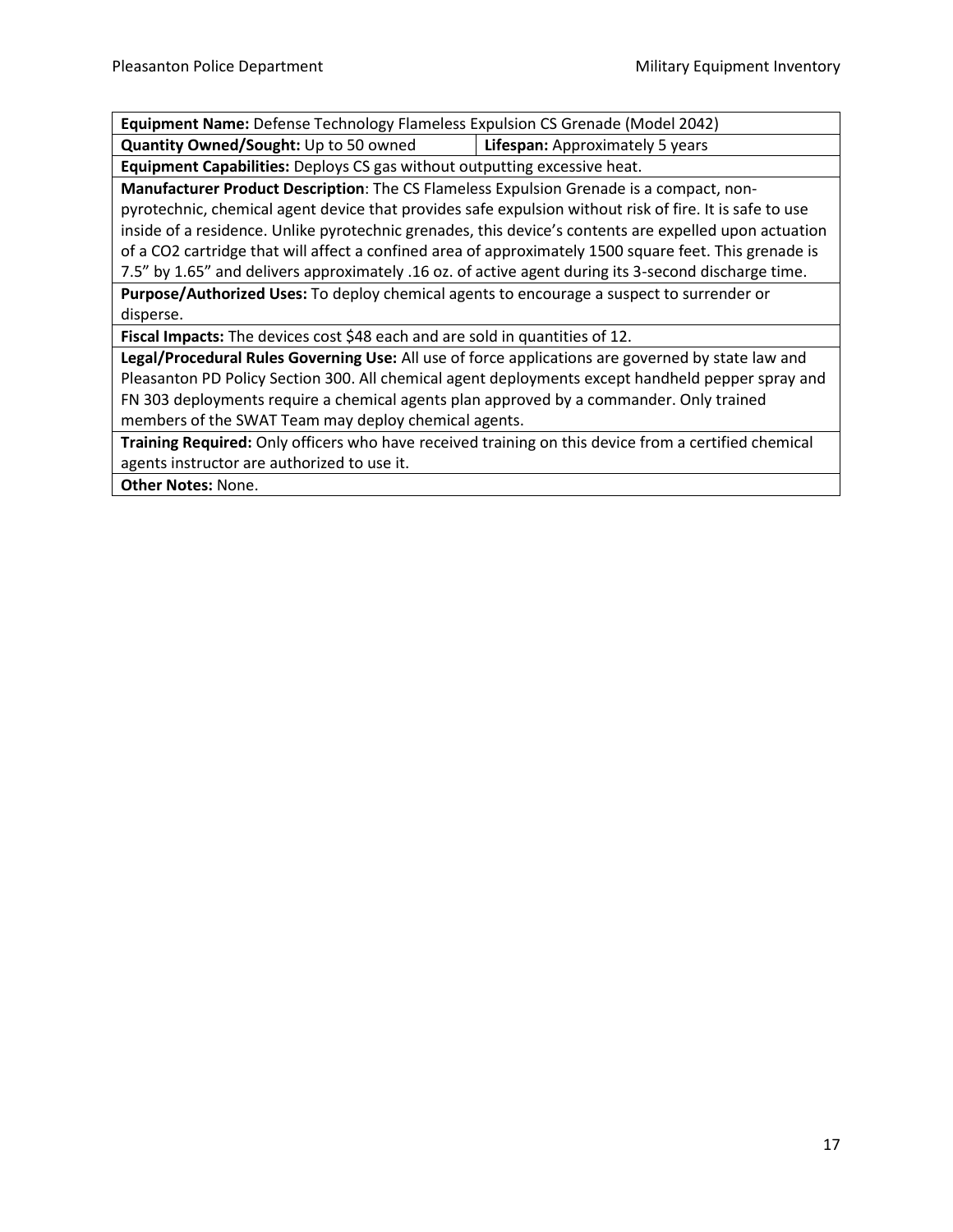| Equipment Name: Defense Technology Aerosol OC Vapor Grenade (Model 1056)                           |                                 |  |
|----------------------------------------------------------------------------------------------------|---------------------------------|--|
| Quantity Owned/Sought: Up to 50 owned                                                              | Lifespan: Approximately 5 years |  |
| Equipment Capabilities: Deploys OC (pepper spray) vapor in a mist                                  |                                 |  |
| Manufacturer Product Description: The OC Vapor Aerosol Grenade is for law enforcement and          |                                 |  |
| corrections use to deliver a high concentration of Oleoresin Capsicum (OC) in a powerful mist. The |                                 |  |
| grenade is designed for indoor use in confined areas and once deployed, inflames the mucous        |                                 |  |
| membranes and exposed skin resulting in an intense burning situation. The incapacitating effect of |                                 |  |
| the OC Vapor on the subject is dramatic yet requires minimal decontamination. Removing the subject |                                 |  |
| from the affected area to fresh air will resolve respiratory effects within minutes. The OC Vapor  |                                 |  |
| Aerosol Grenade is ideal for cell extractions or barricaded situations where use of a pyrotechnic, |                                 |  |
| powder or liquid device is not practical or desired.                                               |                                 |  |
| Purpose/Authorized Uses: To deploy chemical agents to encourage a suspect to surrender or          |                                 |  |
| disperse.                                                                                          |                                 |  |
| Fiscal Impacts: The devices cost \$50 each and are sold in quantities of 12.                       |                                 |  |
| Legal/Procedural Rules Governing Use: All use of force applications are governed by state law and  |                                 |  |
| Pleasanton PD Policy Section 300. All chemical agent deployments except handheld pepper spray and  |                                 |  |
| FN 303 deployments require a chemical agents plan approved by a commander. Only trained            |                                 |  |
| members of the SWAT Team may deploy chemical agents.                                               |                                 |  |

**Training Required:** Only officers who have received training on this device from a certified chemical agents instructor are authorized to use it.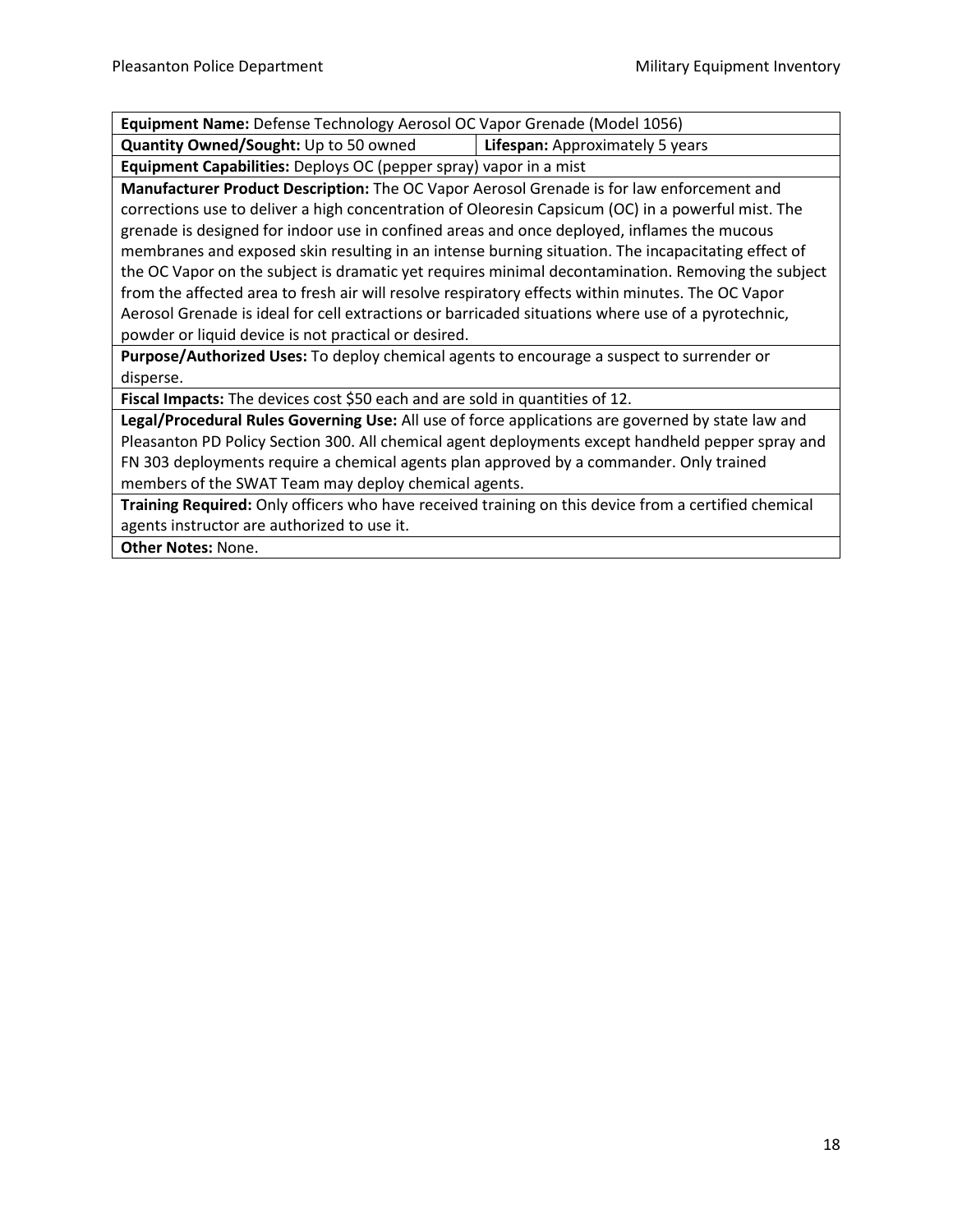**Equipment Name:** Defense technology CS Pocket Tactical (Model 1016)

**Quantity Owned/Sought:** Up to 50 owned **Lifespan:** Approximately 5 years

**Equipment Capabilities:** Deploys .9 ounces of CS gas for 20-40 seconds

**Manufacturer Product Description:** The CS Pocket Tactical Grenade is small and lightweight. The 0.9 oz. of active agent will burn approximately 20-40 seconds. At 4.75" by 1.4" in size, it easily fits in most tactical pouches. This is a launchable grenade; however, it is normally used as a signaling or covering device. Though this device is slightly over four inches in length, it produces a smoke cloud so fast it appears to be an enveloping screen produced by a full-size tactical grenade.

**Purpose/Authorized Uses:** To deploy chemical agents to encourage a suspect to surrender or disperse.

**Fiscal Impacts:** The devices cost \$28 each and are sold in quantities of 12.

**Legal/Procedural Rules Governing Use:** All use of force applications are governed by state law and Pleasanton PD Policy Section 300. All chemical agent deployments except handheld pepper spray and FN 303 deployments require a chemical agents plan approved by a commander. Only trained members of the SWAT Team may deploy chemical agents.

**Training Required:** Only officers who have received training on this device from a certified chemical agents instructor are authorized to use it.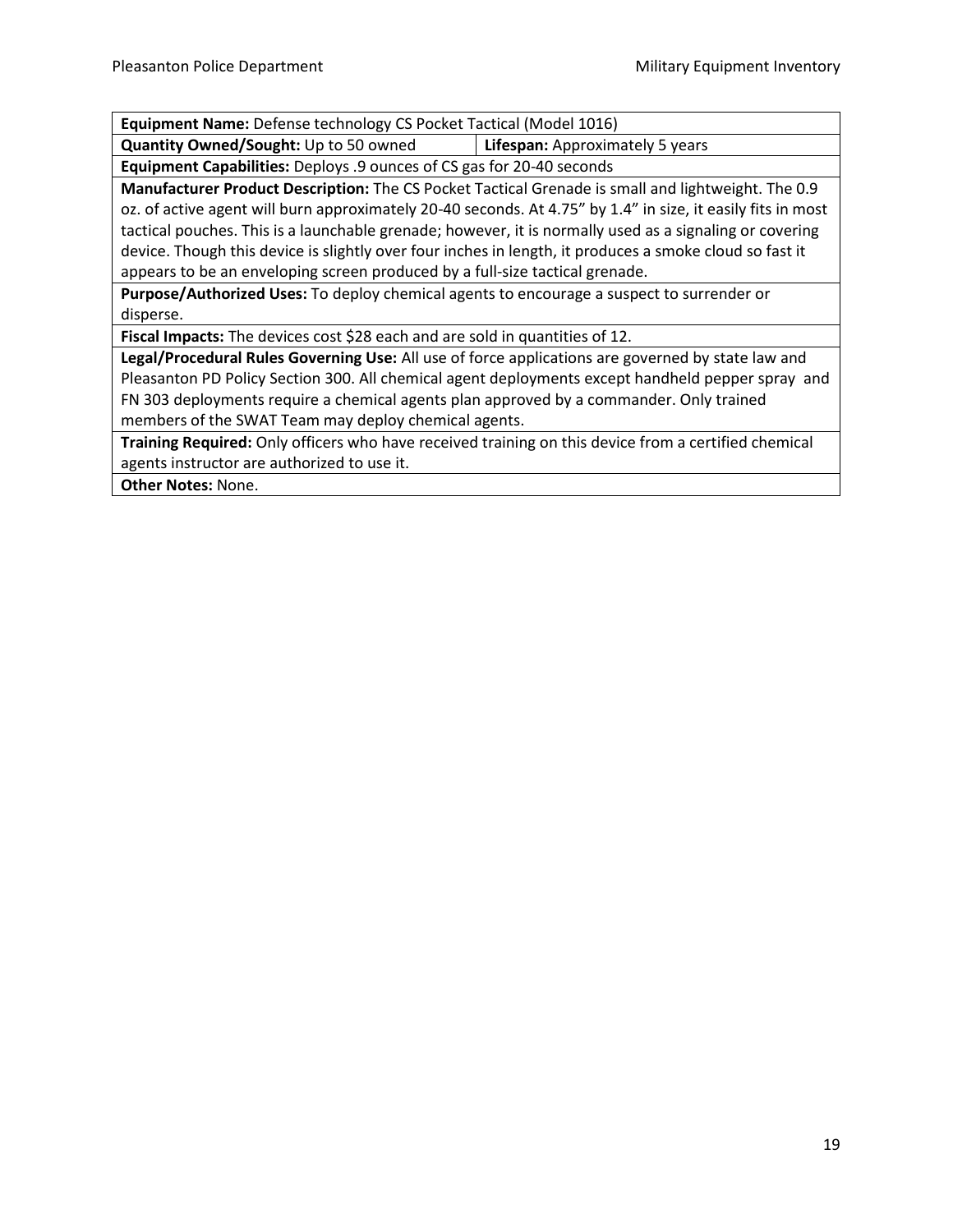**Equipment Name:** Defense Technology 40mm CS Liquid Barricade Penetrating Ferret (Model 2262) **Quantity Owned/Sought:** Up to 300 owned **Lifespan:** Approximately 5 years

**Equipment Capabilities:** Delivers 27 grams of CS gas and can be launched from 50 yards away.

**Manufacturer Product Description:** The Ferret 40mm round is non-burning and suitable for indoor use. Used primarily by tactical teams, it is designed to penetrate barriers, such as windows, hollow core doors, wallboard, and thin plywood. Upon impacting the barrier, the nose cone ruptures and instantaneously delivers a small chemical payload inside of a structure or vehicle.

**Purpose/Authorized Uses:** To deploy chemical agents to encourage a suspect to surrender or disperse.

**Fiscal Impacts:** The devices were included in the purchase of the 40mm launchers in 2018. They cost \$25 each.

**Legal/Procedural Rules Governing Use:** All use of force applications are governed by state law and Pleasanton PD Policy Section 300. All chemical agent deployments except handheld pepper spray and FN 303 deployments require a chemical agents plan approved by a commander. Only trained members of the SWAT Team may deploy chemical agents.

**Training Required:** Only officers who have received training on this device from a certified chemical agents instructor are authorized to use it.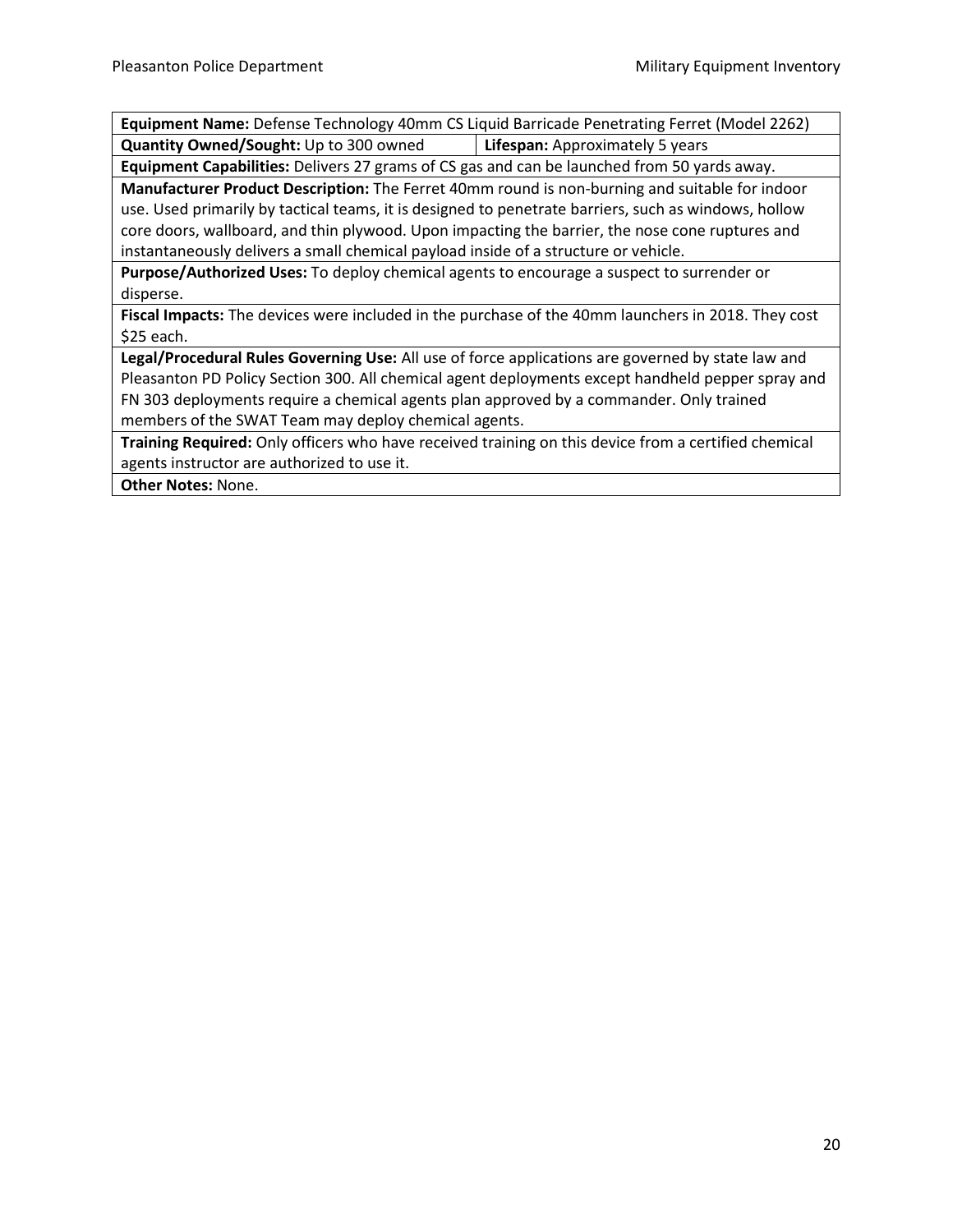**Equipment Name:** Defense Technology 37mm CS Liquid Barricade Penetrating Ferret (Model 1162) **Quantity Owned/Sought:** Up to 300 owned **Lifespan:** Approximately 5 years

**Equipment Capabilities:** Delivers 8 grams of CS gas and can be launched from 50 yards away.

**Manufacturer Product Description:** The Ferret 37mm CS round is a frangible projectile filled with chemical agent. Upon impacting the barrier, the nose cone ruptures and instantaneously delivers the .16 oz. agent payload inside a structure. These munitions are 4.8" by 1.5" and travels at 650fps within an effective range of 50 yards.

**Purpose/Authorized Uses:** To deploy chemical agents to encourage a suspect to surrender or disperse.

**Fiscal Impacts:** The devices cost \$25 each.

**Legal/Procedural Rules Governing Use:** All use of force applications are governed by state law and Pleasanton PD Policy Section 300. All chemical agent deployments except handheld pepper spray and FN 303 deployments require a chemical agents plan approved by a commander. Only trained members of the SWAT Team may deploy chemical agents.

**Training Required:** Only officers who have received training on this device from a certified chemical agents instructor are authorized to use it.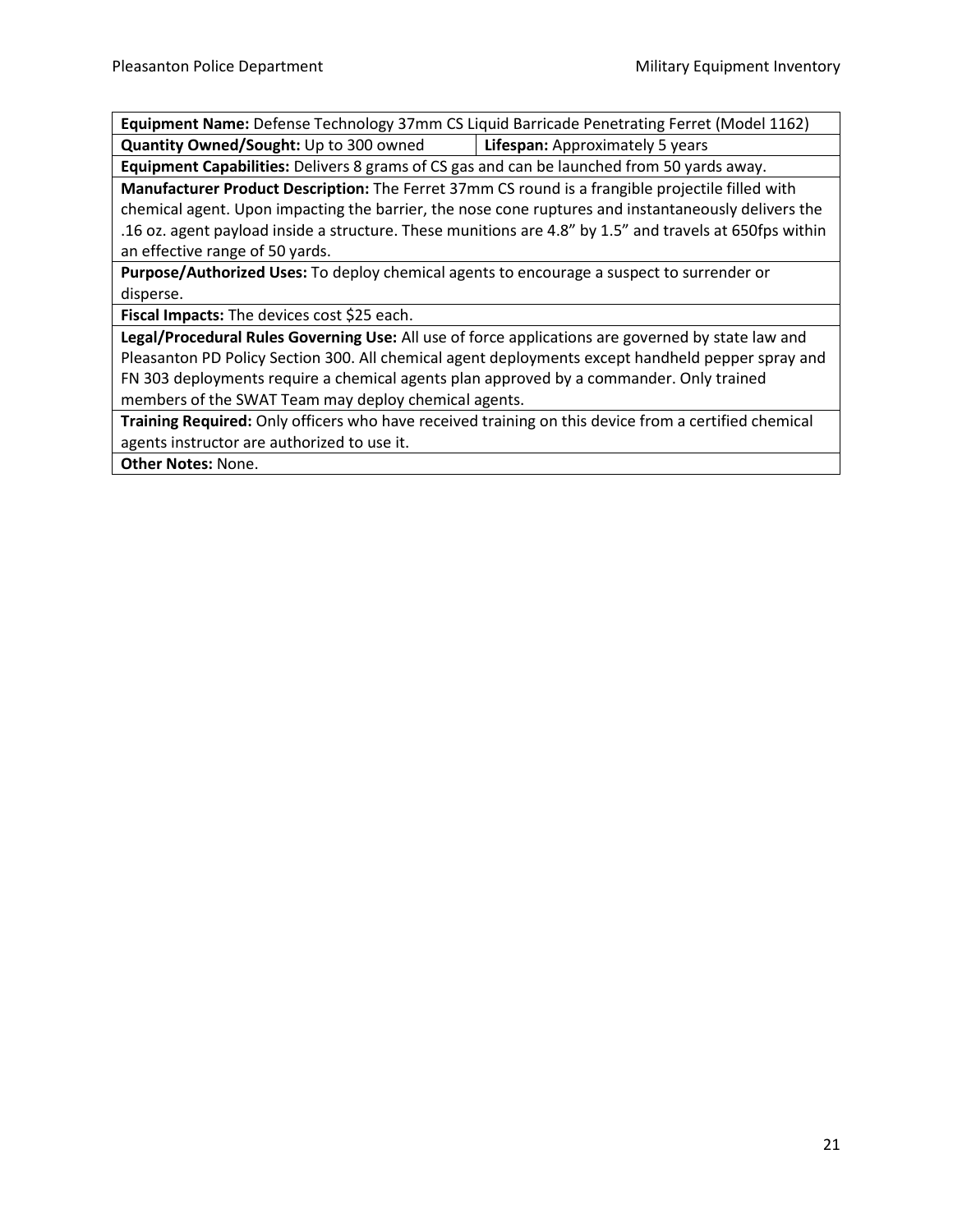| Equipment Name: FN 303 Pava/OC Powder Projectile                                                         |                                 |  |
|----------------------------------------------------------------------------------------------------------|---------------------------------|--|
| Quantity Owned/Sought: Up to 1000 rounds                                                                 | Lifespan: Approximately 5 years |  |
| owned                                                                                                    |                                 |  |
| <b>Equipment Capabilities:</b> Launched from the FN 303, they serve as both an impact round and a        |                                 |  |
| chemical agent (OC) delivery system.                                                                     |                                 |  |
| Manufacturer Product Description: The FN 303 Pava/OC projectile is intended as an irritant for           |                                 |  |
| individual suspects, point-specific targets, or small-area denial. The active ingredient is 0.5% Pava/OC |                                 |  |
| in a powder form for ease of storage, deployment, and clean-up.                                          |                                 |  |
| Purpose/Authorized Uses: To deploy against actively resisting suspects as an impact (less-than-lethal)   |                                 |  |
| device when the use of chemical agents is also appropriate.                                              |                                 |  |
| <b>Fiscal Impacts:</b>                                                                                   |                                 |  |
| Legal/Procedural Rules Governing Use: All use of force applications are governed by state law and        |                                 |  |
| Pleasanton PD Policy Section 300.                                                                        |                                 |  |
| Training Required: All officers receive initial training on the FN 303 upon hire and updated training at |                                 |  |
| minimum every two years.                                                                                 |                                 |  |
| <b>Other Notes: None.</b>                                                                                |                                 |  |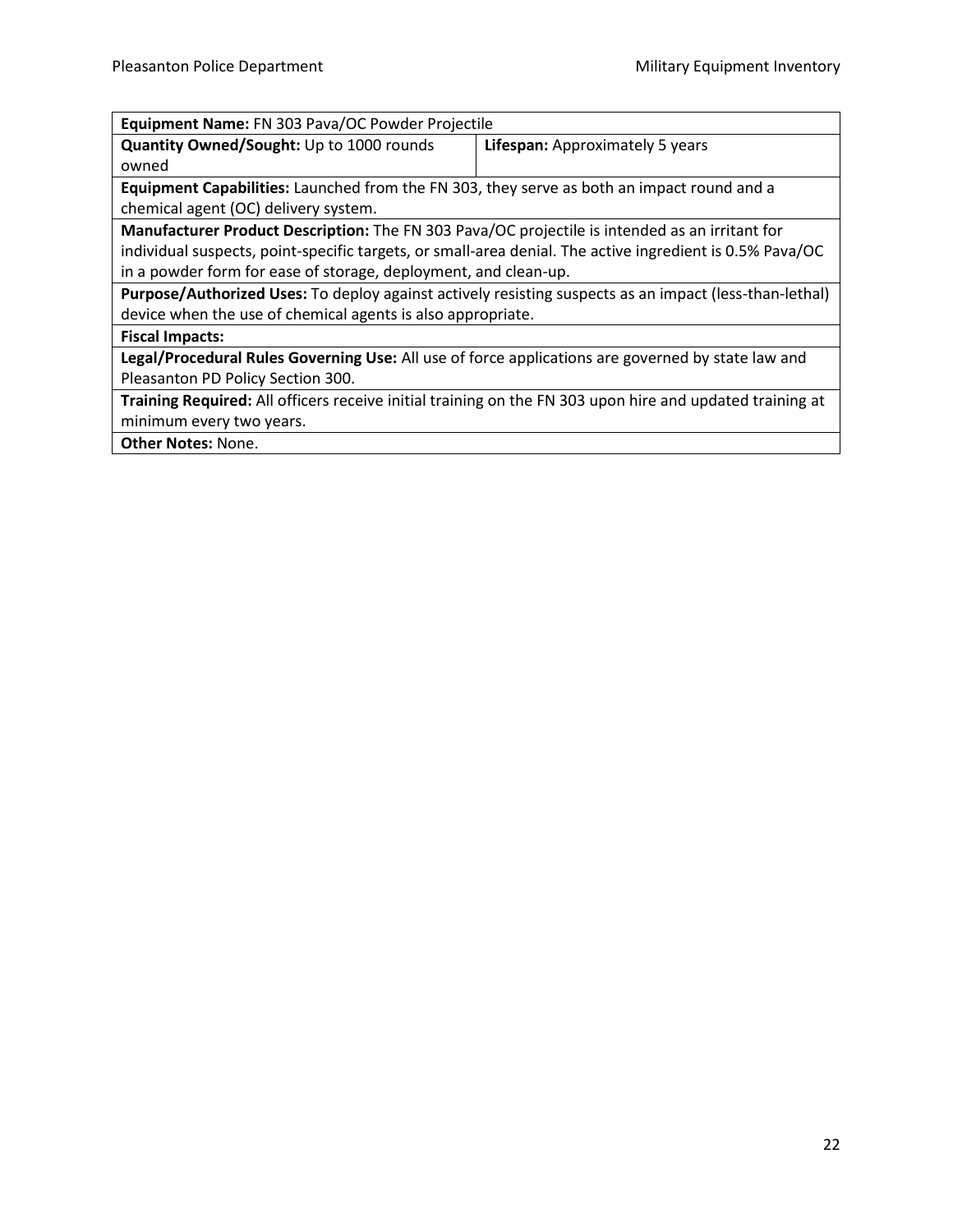**Equipment Name:** HSM Urban Copper 127 gr .308 Winchester Light Armor Penetrator Ammunition **Quantity Owned/Sought:** Up to 20 boxes owned **Lifespan:** Unknown

**Equipment Capabilities:** This specialized ammunition is capable of accurately penetrating a variety of barriers such as glass and metal.

**Manufacturer Product Description:** The 308 Light Armor Penetrator is used for disabling vehicles at checkpoints or longer ranges or engaging threats that have taken cover behind vehicles. It is used specifically to penetrate glass and vehicles.

**Purpose/Authorized Uses:** This ammunition is authorized, pursuant to law and Department policy, to address lethal threats when other ammunition has proven or is expected to be incapable of penetrating a necessary barrier to reach the threat.

**Fiscal Impacts:** The purchase price of this ammunition is approximately \$88.88 per box (20 rounds per box).

**Legal/Procedural Rules Governing Use:** All use of force applications are governed by state law and Pleasanton PD Policy Section 300. This ammunition is used exclusively by SWAT Team members assigned to the long-rifle/observer team for very specific use cases where ballistic barrier penetration is required.

**Training Required:** SWAT Team members authorized to use this ammunition must train and qualify with it.